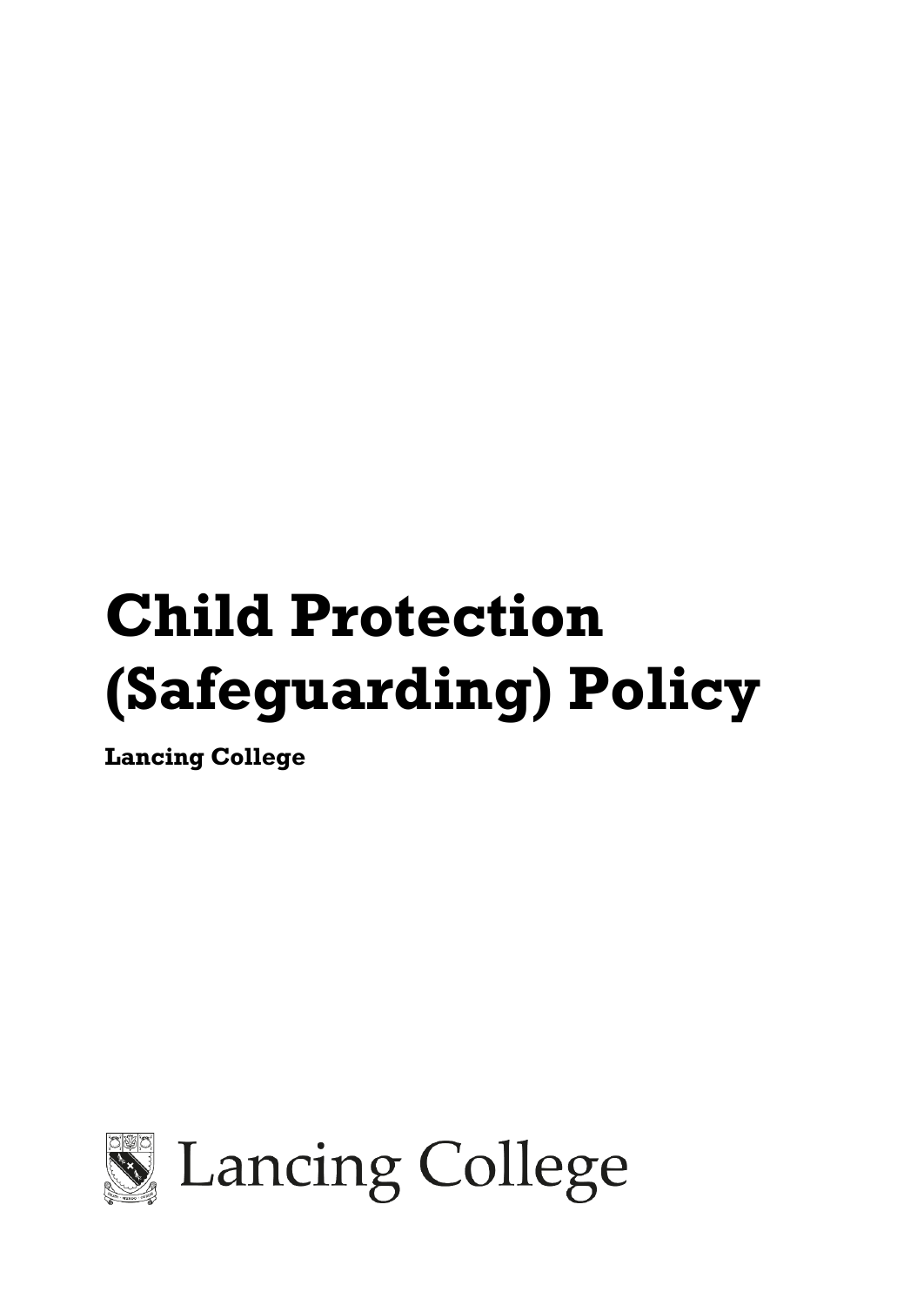## **1 Policy statement**

- 1.1 This policy applies to the Lancing College Senior School (Years 9 to 13).The core of the policy is also shared with and the Preparatory Schools (Nursery to Year 8) who have their particular, but overlapping, policies.
- 1.2 Any reference in this policy to *the College* encompasses the Senior School. Where *staff* are referenced in this policy this covers all staff, including ancillary and support staff and volunteers working with children.
- 1.3 This policy has been authorised by the Governors, is addressed to all members of staff and volunteers, and is available on the College website and to parents on request. It applies wherever staff or volunteers are working with pupils even where this is away from the College, for example at an activity centre or on an educational visit.
- 1.4 This policy is also in compliance with the requirements of the National Minimum Standards for Boarding Schools (April 2015), and is in accordance with locally agreed inter-agency procedures established by Sussex Local Safeguarding Children Partnerships.
- 1.5 The policy is appropriate for children in the Senior School from age 13 to 18.
- 1.6 The College aims to promote good behaviour amongst all of its pupils, with support, encouragement and guidance from all staff. As part of a happy and positive community, we expect all pupils to be diligent, honest and considerate in their relationship with others and we expect staff to treat pupils with kindness and fairness. In so doing we aim to create an environment in which all members of the College community can thrive and feel respected and valued.
- 1.7 Every pupil should feel safe and protected from any form of abuse (including that perpetrated by the use of technology i.e. cyberbullying) which, in this policy, means any kind of neglect, non-accidental physical injury, sexual exploitation or emotional illtreatment.

The College recognises that children with special educational needs (SEN) and disabilities may be particularly vulnerable to bullying and abuse, and can face additional safeguarding challenges, which may include:

- assumptions that indicators of possible abuse such as behaviour, mood and injury relate to the child's disability without further exploration;
- the potential for children with SEN and disabilities being disproportionally impacted by behaviours such as bullying, without outwardly showing any signs; and
- communication barriers and difficulties in overcoming these barriers.
- 1.8 The College is committed to safeguarding and promoting the welfare of children and young people and expects all staff and volunteers to share this commitment.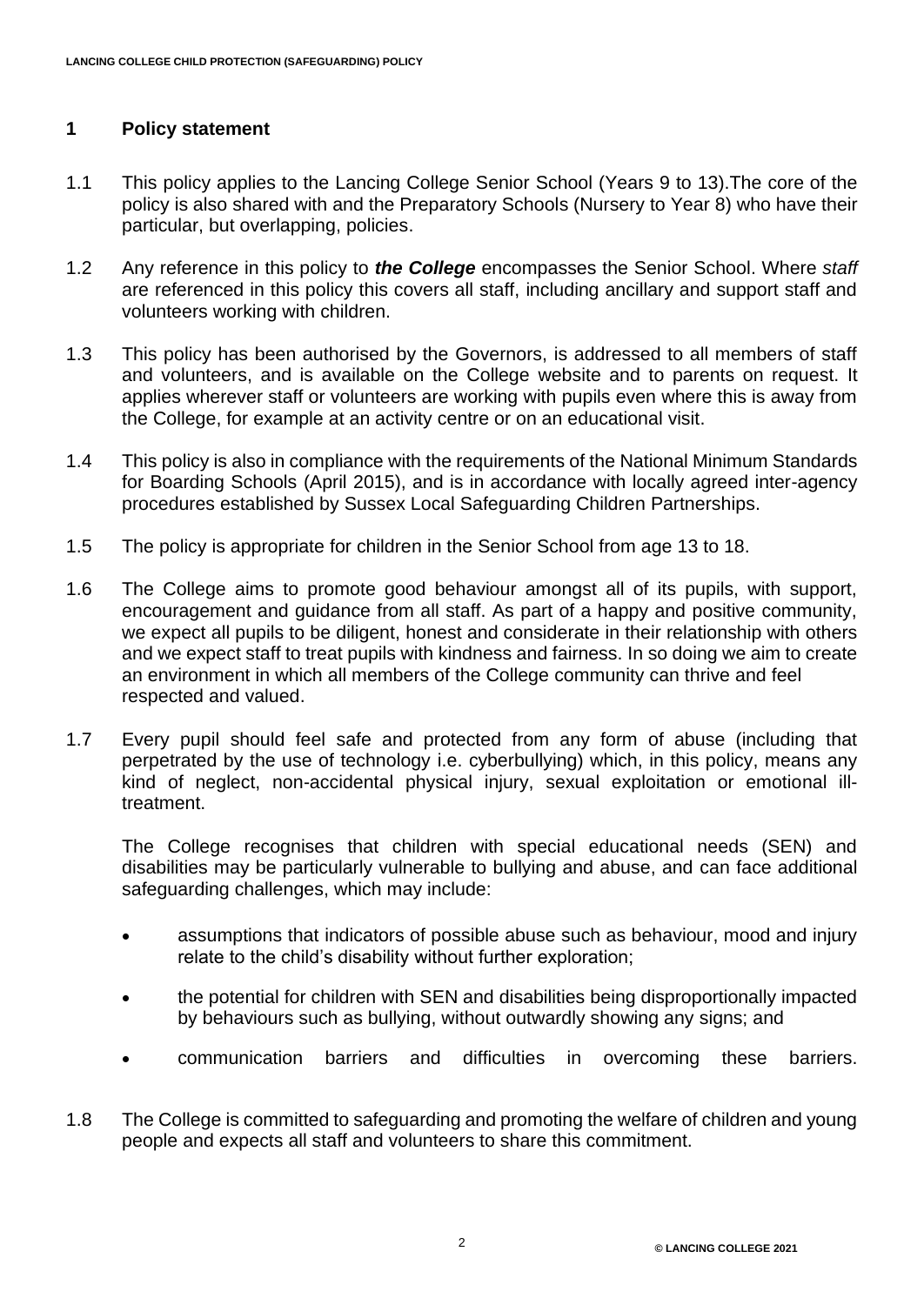# **The College's key duties are defined as:**

- protecting children from maltreatment;
- preventing impairment of children's mental and physical health or development;
- ensuring that children grow up in circumstances consistent with the provision of safe and effective care; and
- taking action to enable all children to have the best outcomes;
- being alert to and aware of any child with a disability and taking appropriate action to ensure that he/she is not subject to any bullying in relation to the disability.

These aspects of safeguarding are cumulative and are pertinent with regard to various criteria by which the Senior School is assessed by ISI during inspections. Related criteria include the following:

- The staff provide effective support and guidance for the pupils in accordance with the school's aims and consider at all times what is in the best interests of the child.
- Relationships are positive between staff and pupils and among the pupils themselves.
- The school is effective in promoting good behaviour and guarding against harassment and bullying, and it deals constructively with any unacceptable behaviour, taking due account of any related difficulty or disability.
- The safeguarding arrangements have regard to official guidance [in *[Working](https://lancing.fireflycloud.net/policies/a---z-1/working-together-to-safeguard-children)  [Together to Safeguard Children](https://lancing.fireflycloud.net/policies/a---z-1/working-together-to-safeguard-children)* (HM Gov July 2018); in *[Keeping Children Safe in](https://lancing.fireflycloud.net/policies/safeguarding/keeping-children-safe-in-education-)  Education* [\(DfE September](https://lancing.fireflycloud.net/policies/safeguarding/keeping-children-safe-in-education-) 2021); in The Revised *Prevent Duty - [Departmental](https://lancing.fireflycloud.net/policies/safeguarding/prevent-advice-for-schools-june-2015)  [Advice for Schools and Childcare providers](https://lancing.fireflycloud.net/policies/safeguarding/prevent-advice-for-schools-june-2015)* (HM Gov June 2015); *[The Use of Social](https://lancing.fireflycloud.net/policies/safeguarding/the-use-of-social-media-for-online-radicalisation----guidance-june-2015)  [Media for On-Line Radicalisation](https://lancing.fireflycloud.net/policies/safeguarding/the-use-of-social-media-for-online-radicalisation----guidance-june-2015)* (HM Gov June 2015) in *[What to do if you are](https://lancing.fireflycloud.net/policies/safeguarding/what-to-do-if-youre-worried-a-child-is-being-abused-hm-gov-advice-for-practitioners-june-2015)  [worried that a child is being abused –](https://lancing.fireflycloud.net/policies/safeguarding/what-to-do-if-youre-worried-a-child-is-being-abused-hm-gov-advice-for-practitioners-june-2015) Advice for Practitioners* (HM Gov March 2015) in *[Information Sharing: Advice to practitioners providing safeguarding services](https://lancing.fireflycloud.net/policies/safeguarding/information-sharing-advice-for-practitioners-hm-gov-july-2018)* (HM [Gov July 2018\)](https://lancing.fireflycloud.net/policies/safeguarding/information-sharing-advice-for-practitioners-hm-gov-july-2018) and in *[Sexual Violence and Sexual Harassment](https://lancing.fireflycloud.net/policies/safeguarding/sexual-violence-and-sexual-harassment-in-schools-and-colleges-dfe-may-2018) between Children [in Schools and Colleges](https://lancing.fireflycloud.net/policies/safeguarding/sexual-violence-and-sexual-harassment-in-schools-and-colleges-dfe-may-2018)* [DfE September 2021]. These arrangements also have regard to the advice in *Promoting Children and Young People's Emotional Health and Wellbeing* (HM Gov March 2015); *Preventing and Tackling Bulling* (DfE July 2017) and *Mental Health and Behaviour in Schools* (DfE Nov 2018). In so doing they take proper account of any particular circumstance or context of the school which may indicate a need for protocols greater than the minimum legal requirements.
- Arrangements are effective in ensuring compliance with the National Minimum Standards for Boarding Schools, particularly in matters of safeguarding boarders' welfare, staffing, management of behaviour and prevention of bullying.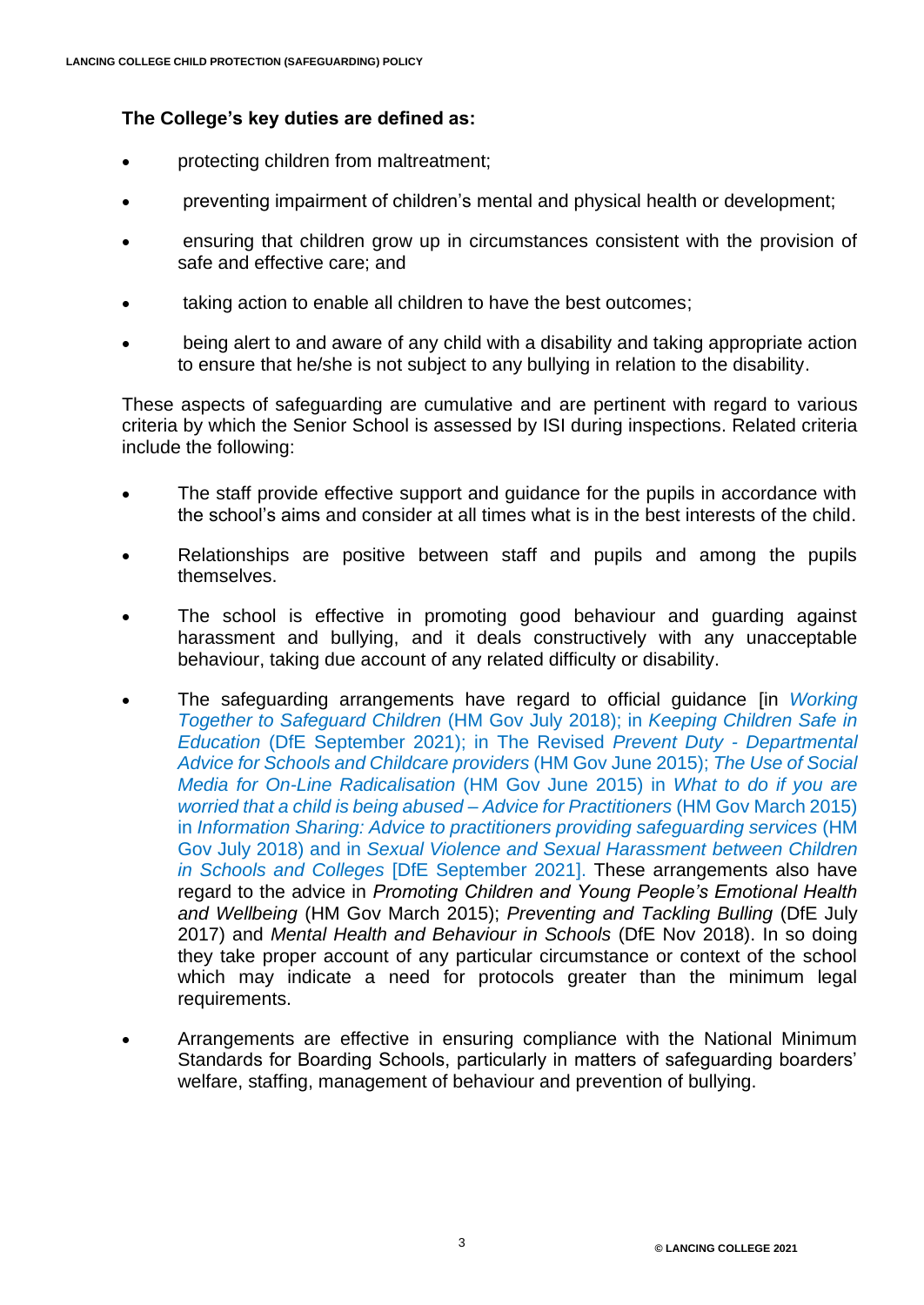**The following extract is from the College's separate and full Anti-Bullying Policy.**

## **College Anti-Bullying Policy statement:**

The College will aim to **"provide a safe, welcoming, supportive and tolerant environment in which each pupil feels valued as an individual, and, in turn, learns the importance of tolerance and consideration towards others".**

The whole College community has a responsibility to ensure that this is achieved and should not fail to address any issues relating to bullying/abuse when they are encountered.

The College will therefore:

- take all practicable steps to ensure all staff will reassure victims that they are being taken seriously and that they will be supported and kept safe. A victim should never be given the impression that they are creating a problem by reporting abuse, sexual violence or sexual harassment, nor should a victim ever be made to feel ashamed for making a report;
- ensure that we practise safe recruitment (including DBS checks) in checking the suitability of staff and volunteers (including staff employed by another organisation) to work with children and young people in accordance with regulations and statutory guidance given in *[Working together to Safeguard Children](https://lancing.fireflycloud.net/policies/safeguarding/working-together-to-safeguard-children-march-2015)* (HM Gov July 2018) and *[Keeping Children Safe in Education](https://lancing.fireflycloud.net/policies/a---z-1/keeping-children-safe-in-education)* (DfE September 2021), the *Education (Independent School Standards) (England) Regulations* (HM Gov, revised January 2015), and the *[National Minimum Standards for Boarding Schools](https://lancing.fireflycloud.net/policies/safeguarding/national-minimum-standards)* (April 2015);
- ensure that where staff from another organisation are working with our pupils on another site, we have received assurances that appropriate child protection checks and procedures apply to those staff;
- ensure that we carry out all necessary checks on the suitability of people who serve on the College's Governing Body in accordance with regulations and guidance given in *Keeping Children Safe in Education* (DfE September 2021);
- ensure that induction training is in place for all staff and volunteers and that all staff are familiar with the contents of this policy, with the *[Lancing College Staff Code of](https://lancing.fireflycloud.net/policies/a---z-1/staff-code-of-conduct)  [Conduct](https://lancing.fireflycloud.net/policies/a---z-1/staff-code-of-conduct)* and with Part 1 of *[Keeping Children Safe in Education](https://lancing.fireflycloud.net/policies/a---z-1/keeping-children-safe-in-education)* (DfE September [2021\)](https://lancing.fireflycloud.net/policies/a---z-1/keeping-children-safe-in-education) and that all staff who work directly with children are familiar with *[Annex B](https://lancing.fireflycloud.net/policies/a---z-1/keeping-children-safe-in-education) of KCSIE* [\(September 2021\);](https://lancing.fireflycloud.net/policies/a---z-1/keeping-children-safe-in-education)
- Ensure all staff receive appropriate online safety training at induction, and that online safety training is provided as part of regular updates with an emphasis on impact of technology on increasing risks to children.
- ensure that any temporary or voluntary staff are made aware of the arrangements for Child Protection and Safeguarding;
- ensure, in accord with *The Prevent duty - [Departmental Advice for Schools and](https://lancing.fireflycloud.net/policies/safeguarding/prevent-advice-for-schools-june-2015)  [Childcare providers](https://lancing.fireflycloud.net/policies/safeguarding/prevent-advice-for-schools-june-2015)* (June 2015), that all visiting speakers are vetted as being suitable and are appropriately supervised;
- ensure that where the College ceases to use the services of any person (whether employed, contracted, a volunteer or student) because that person was considered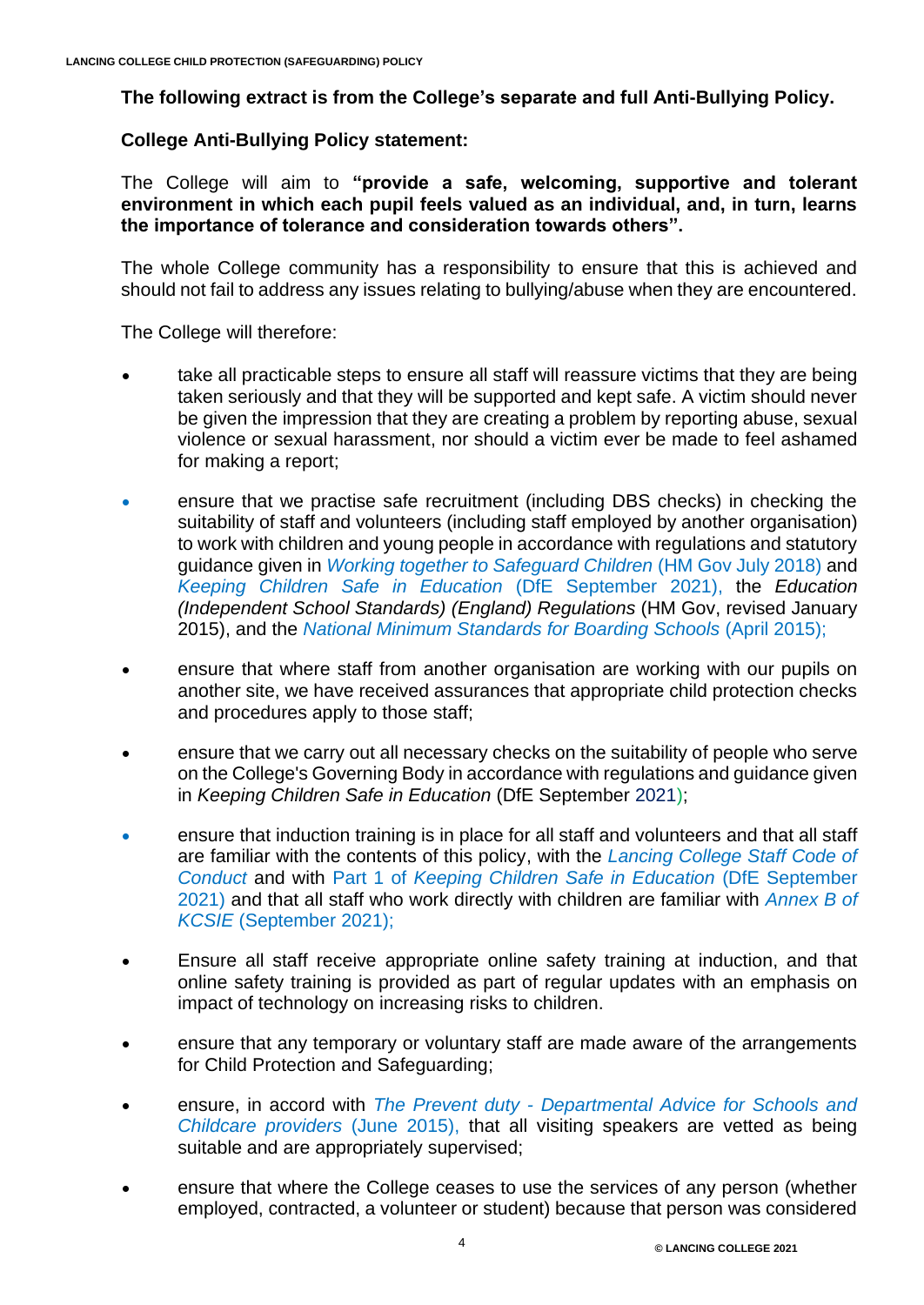unsuitable to work with children, a detailed report is made to the Disclosure and Barring Service promptly, and in any event, within one month;

- ensure that all staff who work at any time with children under the age of 8, or who are directly concerned in the management of early or such later years provision as is covered by the Regulation, are not disqualified under the *Childhood (Disqualification) Regulations 2009* (updated 2018);
- ensure that all of our pupils have a choice of members of staff that they can talk to if they are worried about something;
- follow the local inter-agency procedures of the West Sussex, East Sussex and Brighton and Hove Local Safeguarding Children Partnerships;
- ensure that staff understand that they have the responsibility to identify children who may be in need of additional support or who are suffering, or are likely to suffer, significant harm and that staff further recognise their responsibility then to take appropriate action (to include working with other services, as necessary);
- protect each pupil from any form of abuse, whether from an adult or another pupil, being alert to the possibility of peer-on-peer abuse [eg sexual violence or sexual harassment between young people, sexting, an imbalance of power in a relationship, initiation rituals or 'banter'];
- be alert to signs of abuse both in the College and from outside; ensuring all staff members are aware that mental health problems can be an indication of abuse, exploitation or neglect and maintain an attitude of 'it could happen here', and feel able to raise concerns either about a child at risk, or a member of staff whose behaviour may present a risk to a child;
- deal appropriately with every suspicion or complaint of abuse;
- design and operate procedures which promote this policy;
- design and operate procedures which, so far as possible, ensure that teachers and others who are innocent are not prejudiced by false allegations;
- support children who have been abused in accordance with their agreed child protection plan;
- be alert to the medical needs of children with medical conditions;
- be alert to the needs of pupils at risk of emotional or mental ill-health;
- operate robust and sensible health & safety procedures;
- take all practicable steps to ensure that College premises are as secure as circumstances permit;
- operate clear and supportive policies on drugs, alcohol and substance misuse;
- educate and guide children on measures to keep themselves safe, including the safe use of the internet and digital technologies;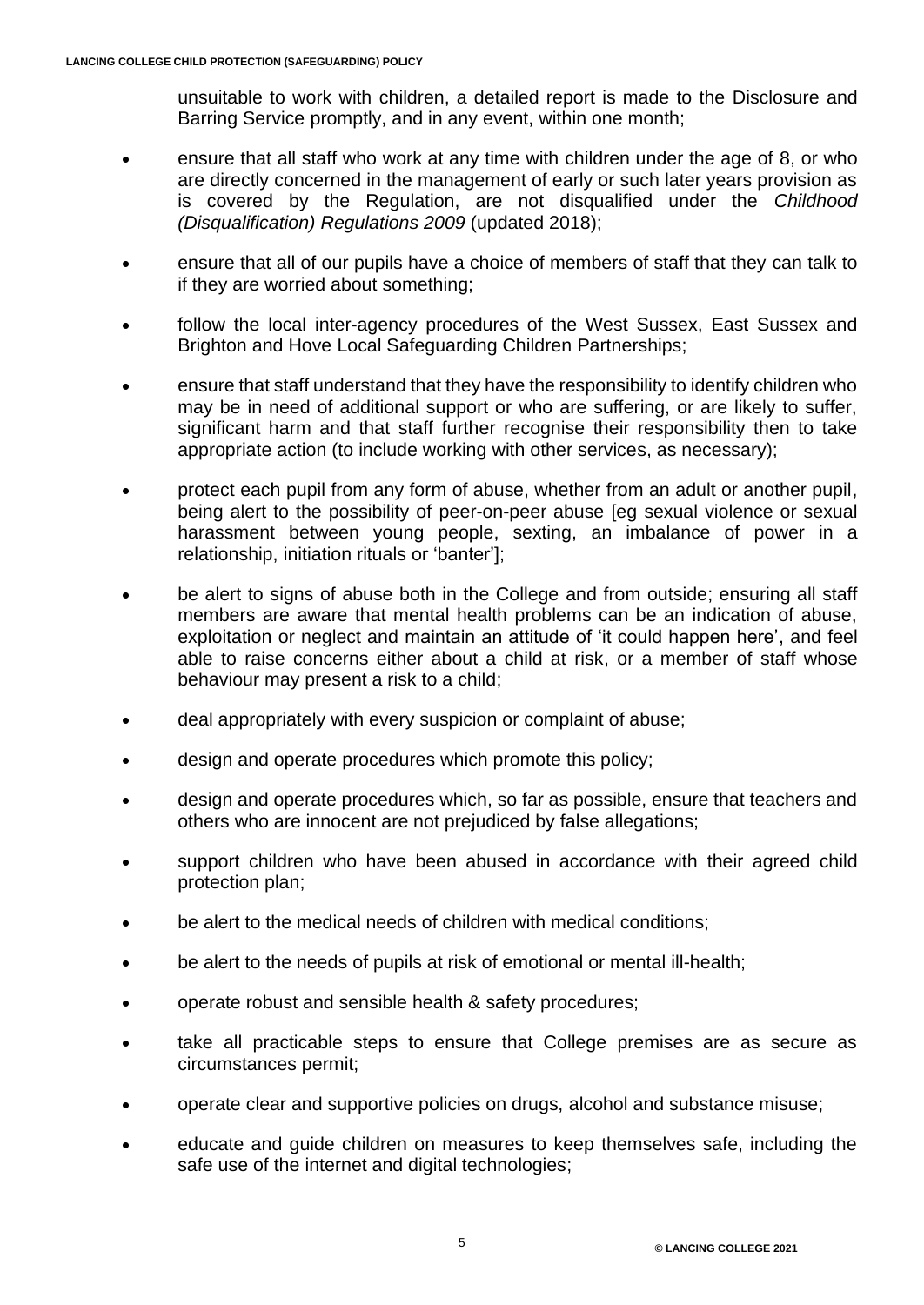- be alert to the possibility of sexual violence and sexual harassment occurring between children
- consider and develop procedures to deal with any other safeguarding issues e.g. the risk or radicalisation, of FGM or of going missing from education which may be specific to individual children in our school or in our local area, including cared for children;
- have regard to guidance issued by the Secretary of State for Children, Schools and Families in accordance with section 157 *Education Act 2002* and associated regulations;
- ensure that any deficiencies or weaknesses in regard to Child Protection arrangements are remedied without delay.

All child protection issues will be dealt with in accordance with the procedures detailed in this policy and in line with the guidelines regarding staff/pupil relationships, both of which are detailed in the relevant Staff Handbook.

- 1.9 All senior pupils at the Senior School (School Prefects/Heads of House/House Captains) who are given responsibility over other pupils are given Child Protection training each year in line with Standard 19 of the National Minimum Standards for Boarding Schools (NMS19). This briefing includes the appropriate action to be taken should they receive any allegation of abuse; i.e. senior pupils should:
	- have a clear awareness of the Safeguarding structures of the school and that child protection concerns should always be referred to the DSL;
	- always respond to any incident that concerns them: if it does not feel right then they should do something about it;
	- encourage actively the passing on of concerns and the culture of a 'telling' school
	- assist younger pupils who may well seek their advice;
	- assist a pupil who has a known disability who may seek their support;
	- endeavour to calm any pupil who is in distress and assure him/her that they will assist them in any way they can, but must not give a guarantee of absolute confidentiality;
	- seek assistance when the situation is calm;
	- always pass on information relating to pupil distress to their respective Housemaster /Housemistress however minor or insignificant it may appear;
	- be aware that additional support is available from other members of staff including: House tutors, School Chaplain, School Counsellor, Head Master, Senior Deputy Head, Deputy Head, Assistant Head (Pastoral), Assistant Head (Safeguarding).

#### 1.10 **Opportunities to teach safeguarding**, including online safety.

We consider teaching safeguarding to be part of a broad and balanced curriculum. Pupils are taught about keeping themselves and others safe, including online safety,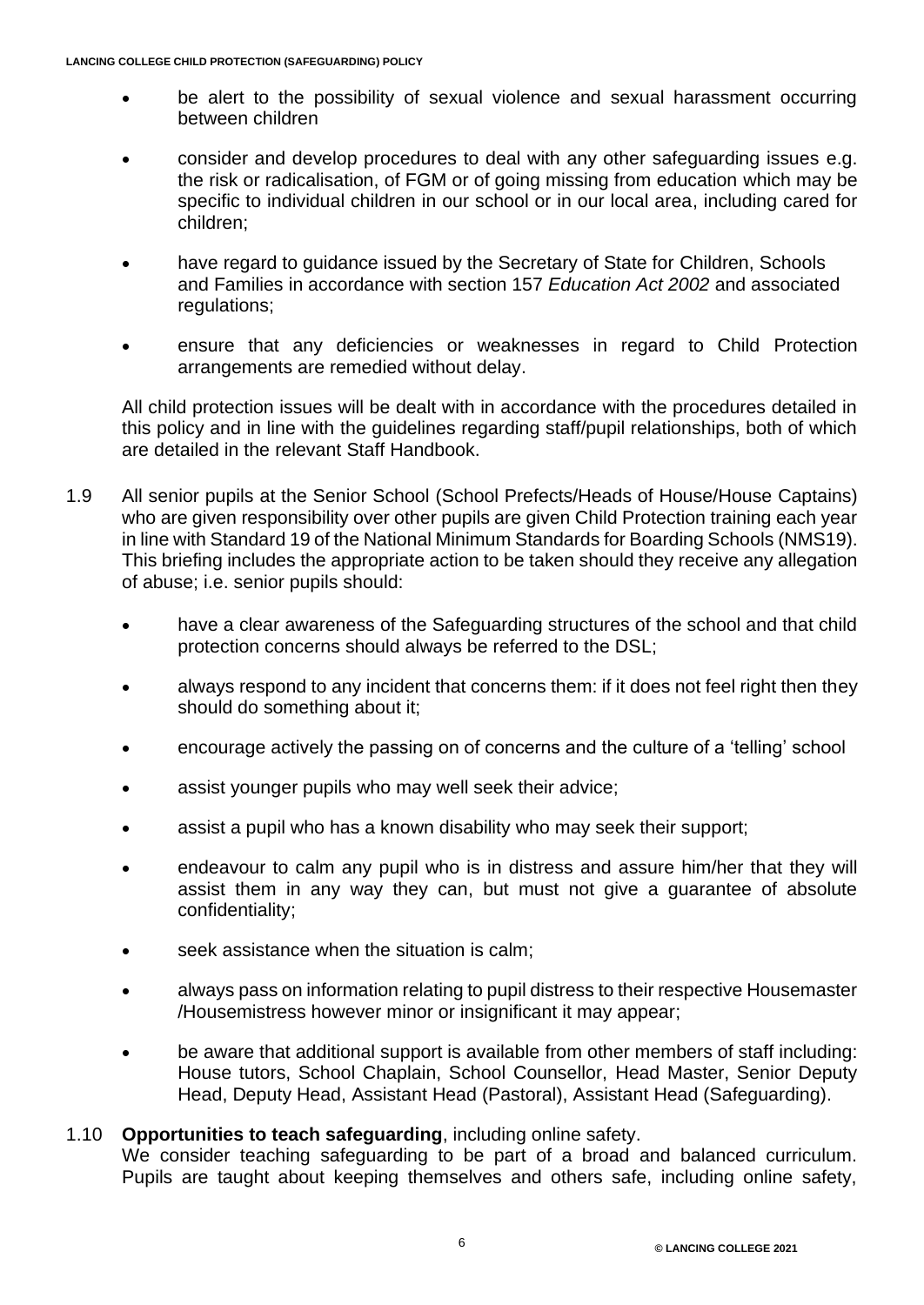through the curriculum, through PSHE, and through assemblies, discussions, presentations (including sessions for parents) and individual advice and guidance.

Unfortunately, some adults and other children use social media technologies to harm children. The harm might range from sending hurtful or abusive texts or emails, to grooming and enticing children to engage in extremist or sexual behaviour. Pupils may also be distressed or harmed by accessing inappropriate material such as pornographic websites or those which promote extremist behaviour, criminal activity, suicide or eating disorders.

At Lancing College, [Relationships and Sex Education](https://lancingedu-my.sharepoint.com/personal/rpd_lancing_org_uk/Documents/Policies/September%202000/RSE/Lancing%20College%20Relationships%20and%20Sex%20Policy%20January%202021%20v6%20draft.pdf) in 3F to UVI (Y9-Y13) is aimed at giving pupils the information necessary for them to develop healthy, respectful and loving relationships (including intimate relationships) that help them to flourish, and how to identify and resist unhealthy relationships; delivering information about human sexuality, contraception and sexual health in a fact-based and non-judgemental manner that emphasises the critical importance of consent and mutual respect.

A wide variety of teaching and learning resources are available both locally and nationally. These include:

- a. West Sussex Education for Safeguarding (E4S) we are already working within this structure, enabling us to identify the specific risks faced by children in our school so we can develop our safeguarding curriculum accordingly
- b. UKCCIS have recently published their Education for a connected world framework. Online safety is a whole school and college issue. The framework aims to support the development of the curriculum and is of particular relevance to PSHE education. It is designed, however, to be usable across the curriculum and beyond and to be central to a whole school or college approach to safeguarding and online safety. It covers early years through to age 18. That is accessed [here](https://assets.publishing.service.gov.uk/government/uploads/system/uploads/attachment_data/file/683895/Education_for_a_connected_world_PDF.PDF)
- c. The PSHE Association provides guidance to schools on developing their PSHE curriculum including online safety –Accessed [here](https://www.pshe-association.org.uk/)

The Lancing College [Online Safety Policy](https://lancing.fireflycloud.net/policies/a---z-1/online-safety) provides further information and guidance.

## 1.11 **Voice of The Child**

Lancing College recognises the findings of *[Working Together to Safeguard Children \(2018\)](https://lancing.fireflycloud.net/policies/a---z-1/working-together-to-safeguard-children)* where children expressed the wish for the following from Safeguarding systems:

- Vigilance that adults notice when things trouble them
- Understanding and action to be heard and understood and to have that understanding acted upon
- Stability to be able to develop ongoing stable relationships of trust with those helping them
- Respect to be treated with the expectation that they are competent rather than not
- Information and engagement to be informed about and involved in procedures, decisions, concerns and plans
- Explanation to be informed in the outcome of assessments and decisions and reasons when their views have not met with a positive response
- Support to be provided with support in their own right as well as a member of their family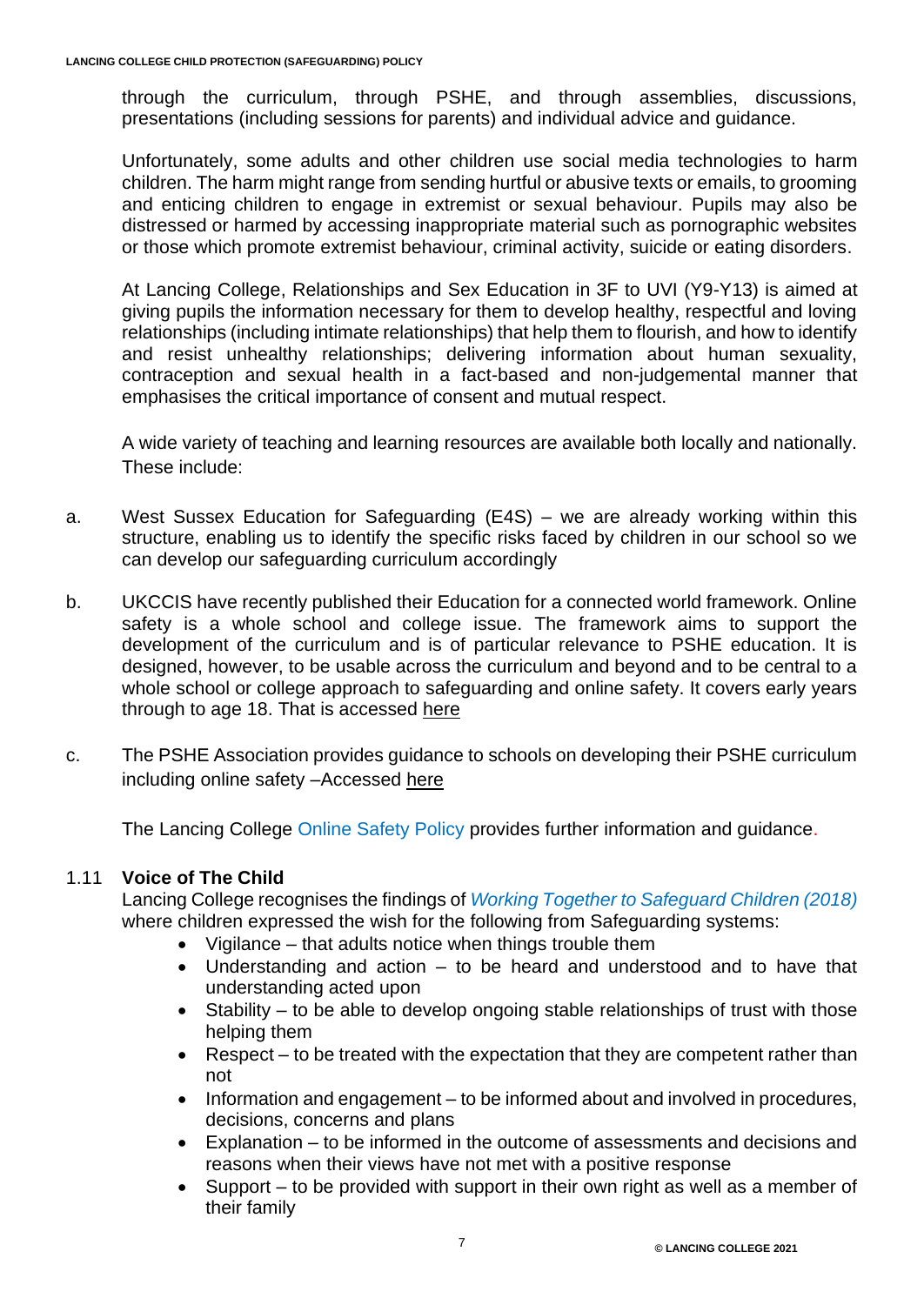- Advocacy to assist them in putting forward their views
- Protection against all forms of abuse and discrimination, and the right to special protection and help if a refugee
- 1.12 Every complaint or suspicion of abuse from within or outside the College will be referred to the appropriate external agency: the Children's Social Care Services department of the local authority, or the child protection unit of the police (**CPU**), within 24 hours.

## **2 The Designated Safeguarding Lead**

- 2.1 The College has appointed a member of the Senior Management Team with the necessary status and authority (Designated Safeguarding Lead) to have overall responsibility for matters relating to child protection and welfare for the Senior School. The current Designated Safeguarding Lead (DSL) is the Assistant Head, Safeguarding, Mr Richard Dolan, who may be contacted on 01273 465774 or [rpd@lancing.org.uk](mailto:rpd@lancing.org.uk) The DSL and/or a deputy will always be available in term time for staff to discuss any safeguarding concerns and appropriate cover arrangements are put in place for any out of term activities. The main responsibilities of the DSL are:
	- to co-ordinate the child protection procedures for the College;
	- to be the first point of contact for/with external agencies in all matters of child protection for the College;
	- to manage referrals, referring all cases of suspected abuse to the local authority children's social care and to the LADO (if the case concerns a staff member); the DBS (where a person is dismissed due to risk/harm to a child) and/ or the Police (where a crime may have been committed);
	- to be the first point of contact for parents, pupils, teaching and non-teaching staff at the Senior School;
	- to arrange and maintain an ongoing training programme, including induction training (which includes online safety), in safeguarding matters for all College employees, volunteers and Governors, ensuring that all staff are familiar with the content of, and act upon, key statutory guidance;
	- to act as a source of support, advice and expertise to staff on matters of safety and safeguarding;
	- to ensure the management and effective and proactive approach to online safety, working closely with the IT Department and other staff, including ensuring that appropriate filters and monitoring systems are in place to ensure that children are, as far as is practicable, protected from risks posed by negative digital **content, contact, conduct and commerce** and ensure through the PSHE programme and other areas of the curriculum that children are taught how to stay safe online.
	- to ensure that the school's acceptable use policies for mobile devices; policies for access to mobile devices and guidance to parents, staff and children are regularly reviewed and careful consideration is given to the management of pupil mobile devices and degrees of access via the internet and 3G ,4G and 5G;
	- to monitor the keeping, confidentiality and storage of records in relation to child protection; to keep detailed, accurate, secure written records of concerns and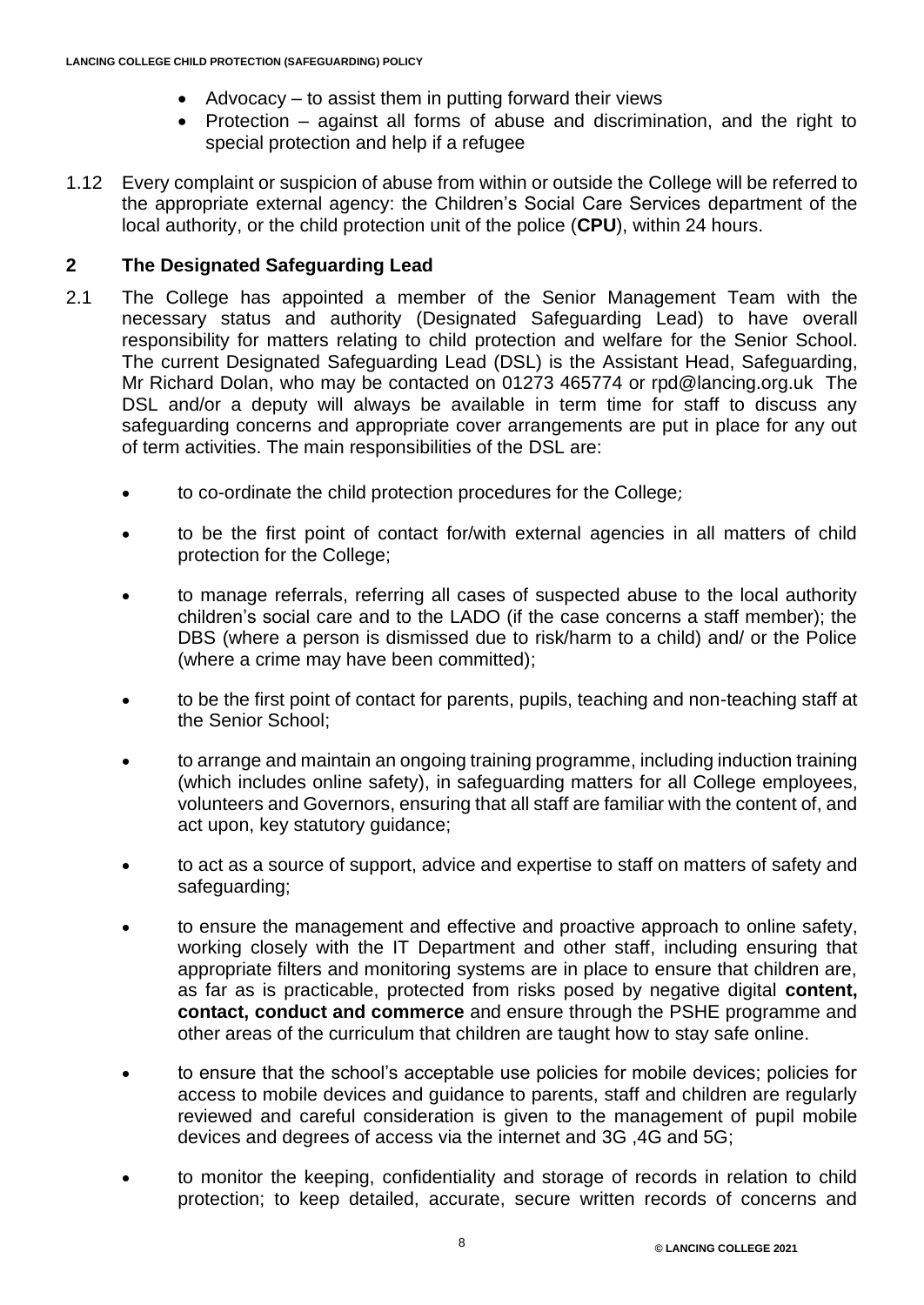referrals, to request child protection files from the previous school of those pupils joining the College and to ensure that the child protection file of those pupils leaving Lancing is securely transferred to their new school or college as soon as possible;

- to be the nominated member of staff responsible for looked-after children, including those who are fostered;
- to consider the context within which safeguarding incidents and/or behaviours occur – i.e. contextual safeguarding, ensuring that assessments of children should consider whether wider environmental factors are present in a child's life that are a threat to their safety and/or welfare;
- to help promote educational outcomes by sharing information about the welfare, safeguarding and child protection issues that children, including children with a social worker, are experiencing or have experienced with teachers and senior management, linking up safeguarding and academic support for pupils, particularly those identified as having increased risk or in need of additional support;
- to liaise with the child protection officer appointed by the Local Safeguarding Children Partnership (Local Authority Designated Officer);
- to liaise with staff (especially teachers, pastoral support staff, school nurses, IT Technicians, senior mental health leads and special educational needs coordinators (SENCOs)) on matters of safety and safeguarding and welfare (including online and digital safety) and when deciding whether to make a referral by liaising with relevant agencies so that children's needs are considered holistically;
- to have a working knowledge of how local authorities conduct a child protection case conference and a child protection review conference and to attend and contribute to these and any other appropriate strategy meetings as required;
- to receive refresher training in this role every two years and to keep knowledge and skills updated at least annually, undertaking such training as is required in interagency working, in participation in child protection case conferences, in supporting children in need, in the *Prevent* strategy in identifying children at risk of radicalisation, in record keeping and in promoting a culture of listening to children;
- to encourage a culture of listening to children and prioritising of their wishes and feelings among all staff, ensuring that each member of staff has access to and understands the school's child protection policy and procedures.

## He will:

- assist the Governing Body in fulfilling their responsibilities under section 175 or 157 of the Education Act 2002
- advise and act upon all suspicion, belief and evidence of abuse reported to him;
- keep the Head Master informed of all actions unless the Head Master is the subject of a complaint. In this situation, the DSL will report this to Mr Martin Slumbers, the Chairman of the Governing Body, or in his absence to Mrs Anne-Marie Edgell, the governing body safeguarding lead;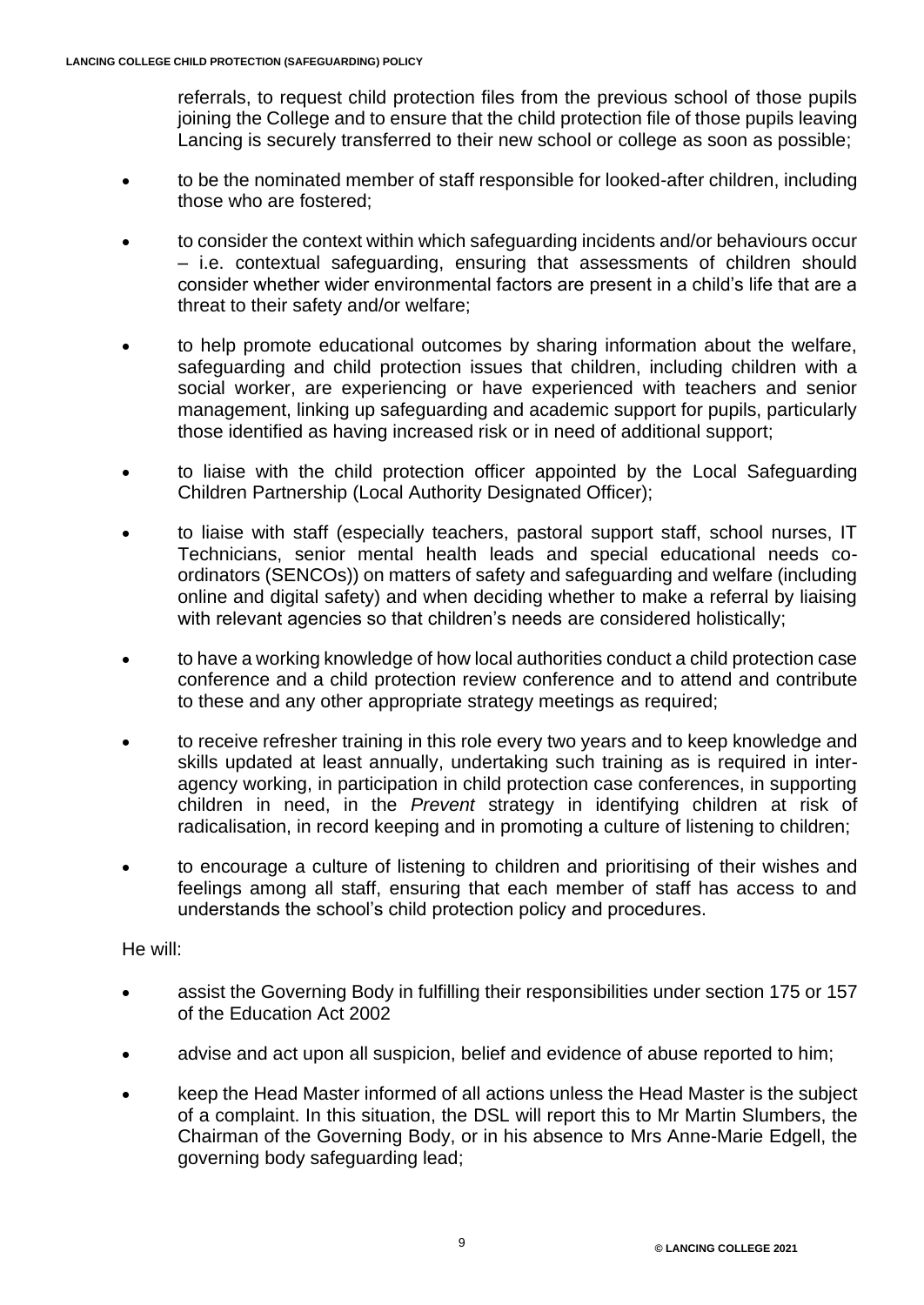- liaise with the three safeguarding partners and work with other agencies in line with *Working Together to Safeguard Children. NPCC- [When to Call the Police -](https://www.npcc.police.uk/documents/Children%20and%20Young%20people/When%20to%20call%20the%20police%20guidance%20for%20schools%20and%20colleges.pdf) [Guidance for Schools and Colleges](https://www.npcc.police.uk/documents/Children%20and%20Young%20people/When%20to%20call%20the%20police%20guidance%20for%20schools%20and%20colleges.pdf)* provides guidance on when a DSL/ DDSL should consider calling the police and what to expect when they do.
- be the lead for the school in engaging the relevant managing professional differences protocol when there is disagreement between the school and other agencies in respect of action to keep a child safe
- refer cases to the Channel programme where there is a radicalisation concern as required
- liaise regularly with the DSLs at the Preparatory Schools.
- 2.2 Mrs Hilary Dugdale, Ms Anne McKane, Mr Gary Bird, Ms Kelly Edwards and Mr James Grime have been appointed to be the DSL's deputies for the Senior School.

They will:

- work alongside the Designated Person to assist in performing those responsibilities listed in 2.1 above;
- deputise in all matters of child protection in the absence of the DSL.
- 2.3 If the Designated Safeguarding Lead is unavailable or is himself the subject of a complaint (whereby the Head Master would be informed immediately as per procedures outlined in section 5.3), his duties will be carried out by the Deputy DSLs, who have received appropriate training.
- 2.4 The Designated Safeguarding Lead and the Deputy DSLs have undertaken training in child protection and interagency working to the appropriate level (recorded at Annex A).

## **3 WHEN TO BE CONCERNED**

#### **All staff and volunteers should be aware of the main categories of abuse.**

- 3.1 Abuse, neglect and safeguarding issues are rarely standalone events that can be covered by one definition or label. In most cases, multiple issues will overlap with one another.
- 3.2 **Abuse**: a form of maltreatment of a child. Somebody may abuse or neglect a child by inflicting harm or by failing to act to prevent harm. Children may be abused in a family or in an institutional or community setting by those known to them or, more rarely, by others. Abuse can take place wholly online, or technology may be used to facilitate offline abuse. They may be abused by an adult or adults or by another child or children. Forms of abuse come under four distinct headings: Physical, Sexual, Emotional and Neglect. They are defined in *[Keeping Children Safe in Education](https://lancing.fireflycloud.net/policies/a---z-1/keeping-children-safe-in-education)* (2021) as follows:
- 3.3 **Physical abuse**: a form of abuse which may involve hitting, shaking, throwing, poisoning, burning or scalding, drowning, suffocating or otherwise causing physical harm to a child. Physical harm may also be caused when a parent or carer fabricates the symptoms of, or deliberately induces, illness in a child.
- 3.4 **Emotional abuse**: the persistent emotional maltreatment of a child such as to cause severe and adverse effects on the child's emotional development. It may involve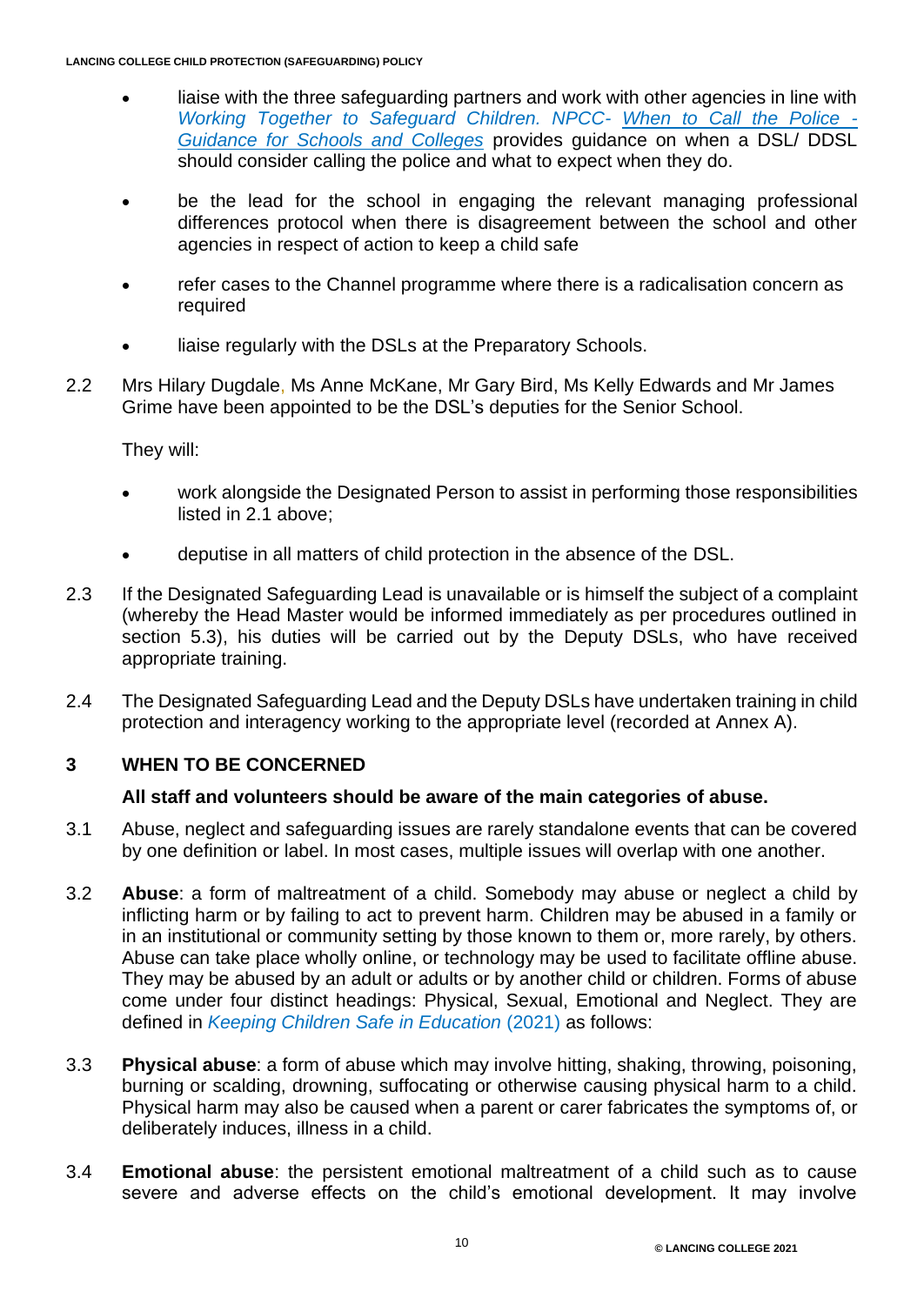conveying to a child that they are worthless or unloved, inadequate, or valued only insofar as they meet the needs of another person. It may include not giving the child opportunities to express their views, deliberately silencing them or 'making fun' of what they say or how they communicate. It may feature age or developmentally inappropriate expectations being imposed on children. These may include interactions that are beyond a child's developmental capability as well as overprotection and limitation of exploration and learning, or preventing the child from participating in normal social interaction. It may involve seeing or hearing the ill-treatment of another. It may involve serious bullying (including cyberbullying), causing children frequently to feel frightened or in danger, or the exploitation or corruption of children. Some level of emotional abuse is involved in all types of maltreatment of a child, although it may occur alone.

- 3.5 **Sexual abuse**: involves forcing or enticing a child or young person to take part in sexual activities, not necessarily involving violence, whether or not the child is aware of what is happening. The activities may involve physical contact, including assault by penetration (for example rape or oral sex) or non-penetrative acts such as masturbation, kissing, rubbing and touching outside of clothing. They may also include non-contact activities, such as involving children in looking at, or in the production of, sexual images, watching sexual activities, encouraging children to behave in sexually inappropriate ways, or grooming a child in preparation for abuse. Sexual abuse can take place online, and technology can be used to facilitate offline abuse. Sexual abuse is not solely perpetrated by adult males. Women can also commit acts of sexual abuse, as can other children. The sexual abuse of children by other children is a specific safeguarding issue in education.
- 3.6 **Neglect**: the persistent failure to meet a child's basic physical and/or psychological needs, likely to result in the serious impairment of the child's health or development. Neglect may occur during pregnancy, for example, as a result of maternal substance abuse. Once a child is born, neglect may involve a parent or carer failing to: provide adequate food, clothing and shelter (including exclusion from home or abandonment); protect a child from physical and emotional harm or danger; ensure adequate supervision (including the use of inadequate care-givers); or ensure access to appropriate medical care or treatment. It may also include neglect of, or unresponsiveness to, a child's basic emotional needs.
- 3.7 Possible signs of abuse include (but are not limited to):
	- the pupil says s/he has been abused or asks a question which gives rise to that inference;
	- there is no reasonable or consistent explanation for a pupil's injury; the injury is unusual in kind or location; there have been a number of injuries; there is a pattern to the injuries;
	- the pupil's behaviour stands out from the group or there is a sudden change in the pupil's behaviour;
	- heightened anxiety (e.g. shying away from being touched/flinching at sudden movements) and/or low self-esteem;
	- knowledge of sexual matters beyond what would normally be expected;
	- property and work damaged or lost more than is usual for the age group;
	- a pupil becoming withdrawn and reluctant to say why;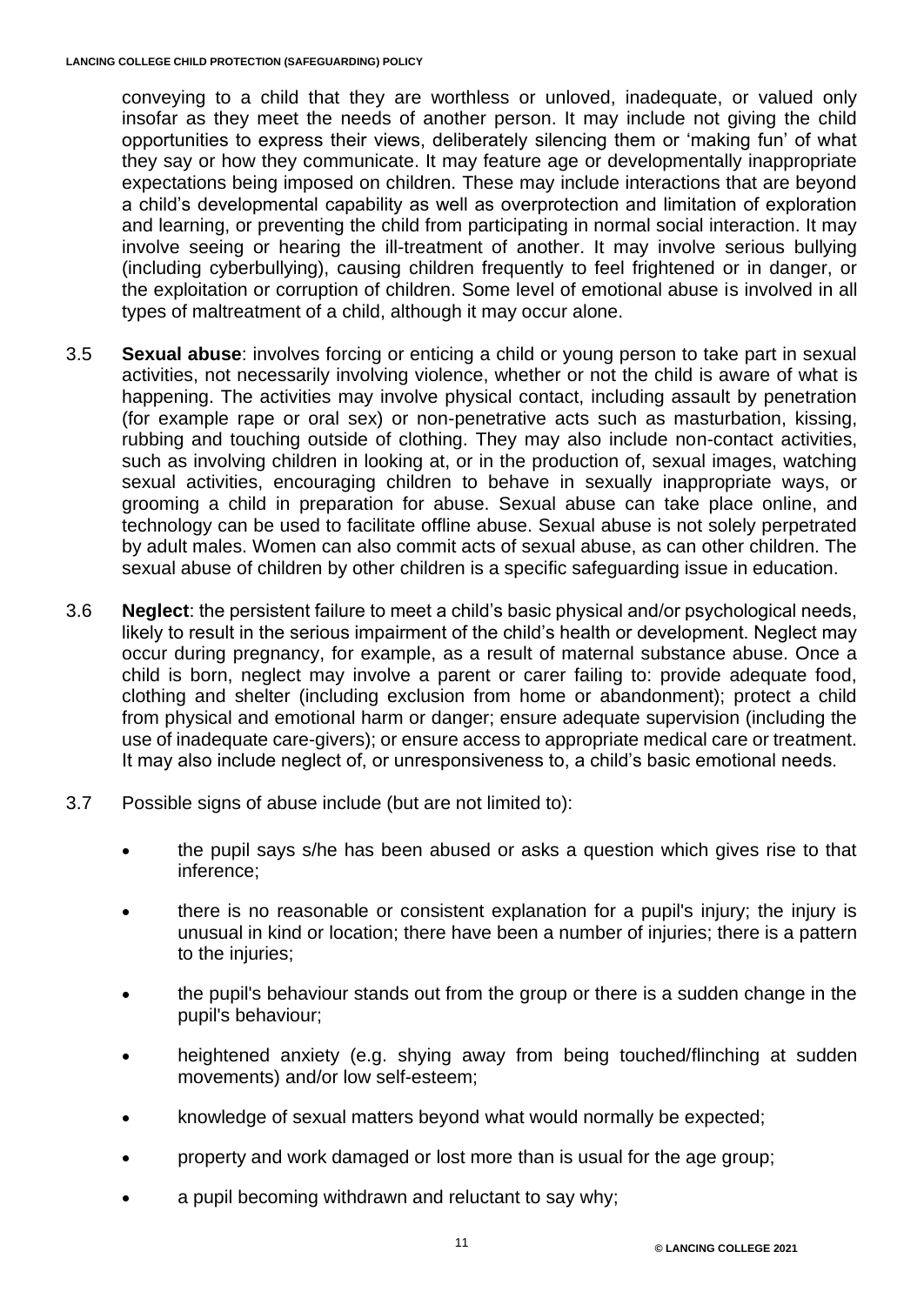- the pupil's development is delayed;
- the pupil loses or gains significant weight;
- a pupil going missing or absent from school, particularly on repeat occasions;
- the pupil appears neglected, e.g. dirty, hungry, inadequately clothed;
- the pupil is reluctant to go home, or has been openly rejected by his/her parents or carers.

The above list does not cover every aspect of child abuse. Staff may observe or become aware of other things that worry them and should always share concerns with the DSL.

- 3.8 **Other Types of Abuse:** Staff should have an awareness of safeguarding issues that can put children at risk of harm. Behaviours linked to issues such as drug taking, alcohol abuse, deliberately missing education and sexting (also known as youth produced sexual imagery, sharing nudes or semi-nude images/videos) put children in danger.
- 3.9 All staff should be aware that safeguarding issues can manifest themselves via peer on peer abuse. This is most likely to include, but may not be limited to:
	- bullying (including cyberbullying; prejudice-based and discriminatory bullying);
	- physical abuse such as hitting, kicking, shaking, biting, hair pulling, or otherwise causing physical harm;
	- sexual violence and sexual harassment;
	- abuse in intimate personal relationships between peers (teenage relationship abuse)
	- sexting (also known as youth produced sexual imagery, sharing nudes or semi-nude images/videos); and
	- initiation/hazing type violence and rituals.

Further detailed information may be found in the *Policy on Peer on Peer Abuse* and all staff should be clear as to the College's policy and procedures with regards to peer on peer abuse.

- 3.10 Other Safeguarding issues can also be linked to (for example); child sexual exploitation; domestic violence; fabricated or induced illness; faith abuse; female genital mutilation; forced marriage; gangs and youth violence; gender-based violence/violence against women and girls; radicalisation; relationship abuse and trafficking.
- 3.11 **Child Sexual Exploitation**: is a form of sexual abuse where children are sexually exploited for money, power or status. It can involve violent, humiliating and degrading sexual assaults. In some cases, young people are persuaded or forced into exchanging sexual activity for money, drugs, gifts, affection or status. Consent cannot be given, even where a child may believe they are voluntarily engaging in sexual activity with the person who is exploiting them. Child sexual exploitation does not always involve physical contact and can happen online.

**So-called 'honour-based' abuse (including Female Genital Mutilation and Forced Marriage)** So-called 'honour-based' abuse (HBA) encompasses incidents or crimes which have been committed to protect or defend the honour of the family and/or the community, including female genital mutilation (FGM), forced marriage, and practices such as breast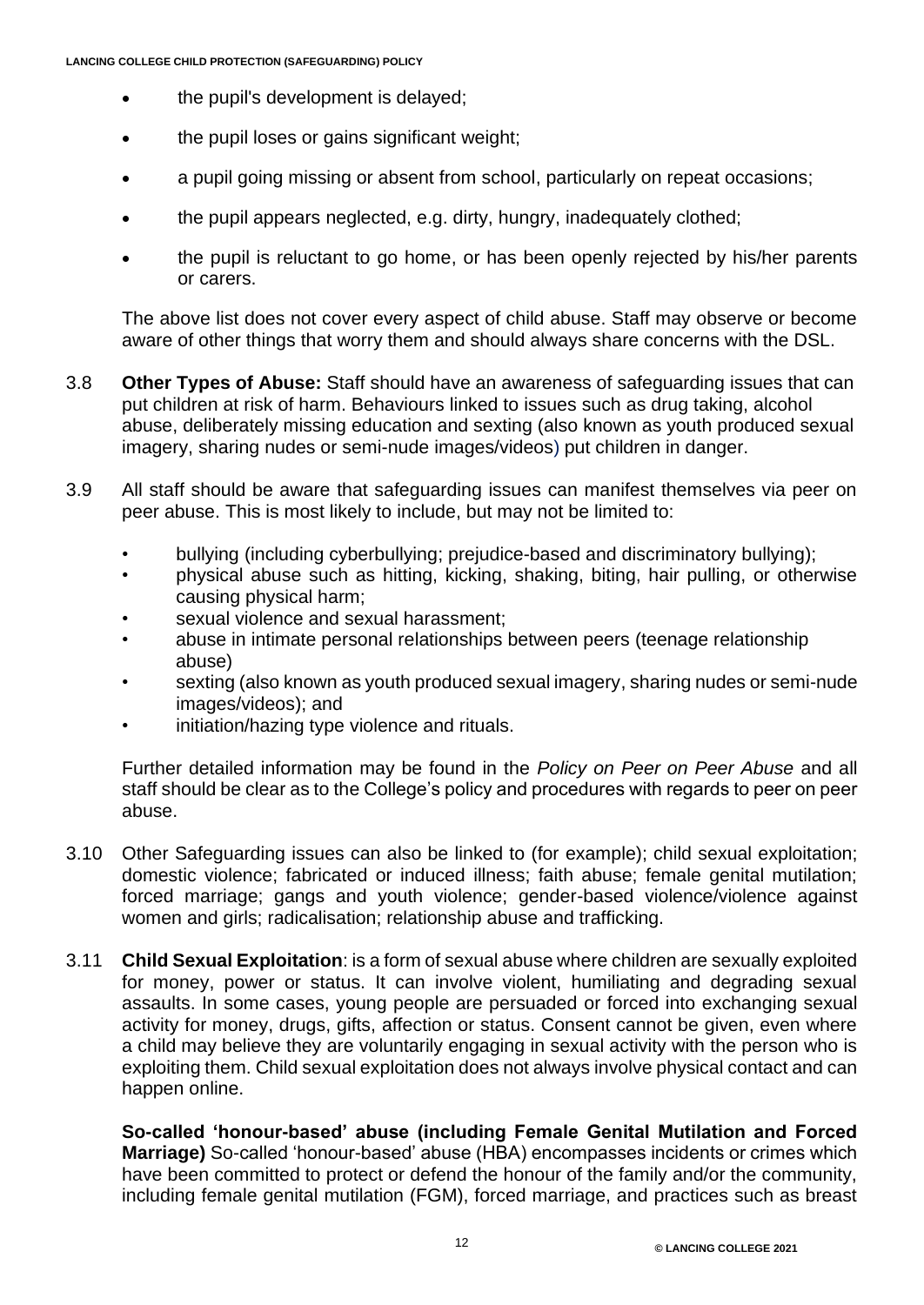ironing. Abuse committed in the context of preserving "honour" often involves a wider network of family or community pressure and can include multiple perpetrators. It is important to be aware of this dynamic and additional risk factors when deciding what form of safeguarding action to take. All forms of HBA are abuse (regardless of the motivation) and should be handled and escalated as such.

**FGM** comprises all procedures involving partial or total removal of the external female genitalia or other injury to the female genital organs. There is a statutory duty on teachers to report personally to the Police where they discover (either through disclosure by the victim or visual evidence) that FGM appears to have been carried out on a girl under 18. Other staff should report to the DSL.

**Forced Marriage**: Forcing a person into a marriage is a crime in England and Wales. A forced marriage is one entered into without the full and free consent of one or both parties and where violence, threats or any other form of coercion is used to cause a person to enter into a marriage. Threats can be physical or emotional and psychological. A lack of full and free consent can be where a person does not consent or where they cannot consent (if they have learning disabilities, for example). Nevertheless, some communities use religion and culture as a way to coerce a person into marriage. Schools and colleges can play an important role in safeguarding children from forced marriage. Staff can contact the Forced Marriage Unit if they need advice or information: Contact: 0207 008 0151 or Email [fmu@fco.gov.uk.](mailto:fmu@fco.gov.uk)

**Domestic Abuse** is any incident or pattern of incidents of controlling, coercive, threatening behaviour, violence or abuse between those aged 16 or over who are, or have been, intimate partners or family members regardless of gender or sexuality. The abuse can encompass, but is not limited to psychological, physical, sexual, financial and emotional and a child witnessing domestic abuse against another/others will be emotionally harmed. Types of domestic abuse include intimate partner violence, abuse by family members, teenage relationship abuse and child/adolescent to parent violence and abuse.

## **Child Abduction and Community Safety Incidents**

Child abduction is the unauthorised removal or retention of a minor from a parent or anyone with legal responsibility for the child. Child abduction can be committed by parents or other family members; by people known but not related to the victim (such as neighbours, friends and acquaintances); and by strangers. Further information is available at: [http://www.actionagainstabduction.org/a](http://www.actionagainstabduction.org/)nd [www.clevernevergoes.org](https://clevernevergoes.org/)

## **Children and the Court System**

Children are sometimes required to give evidence in criminal courts, either for crimes committed against them or for crimes they have witnessed. There are two age appropriate guides to support children 5-11-year olds and 12-17 year olds. The guides explain each step of the process, support and special measures that are available. There are diagrams illustrating the courtroom structure and the use of video links is explained. Making child arrangements via the family courts following separation can be stressful and entrench conflict in families. A helpful resource for parents and carers is a link to [child arrangement](https://helpwithchildarrangements.service.justice.gov.uk/)  [information tool.](https://helpwithchildarrangements.service.justice.gov.uk/)

#### **Modern Slavery**

Modern slavery encompasses human trafficking and slavery, servitude and forced or compulsory labour. Exploitation can take many forms, including: sexual exploitation, forced labour, slavery, servitude, forced criminality and the removal of organs. Further information on the signs that someone may be a victim of modern slavery, the support available to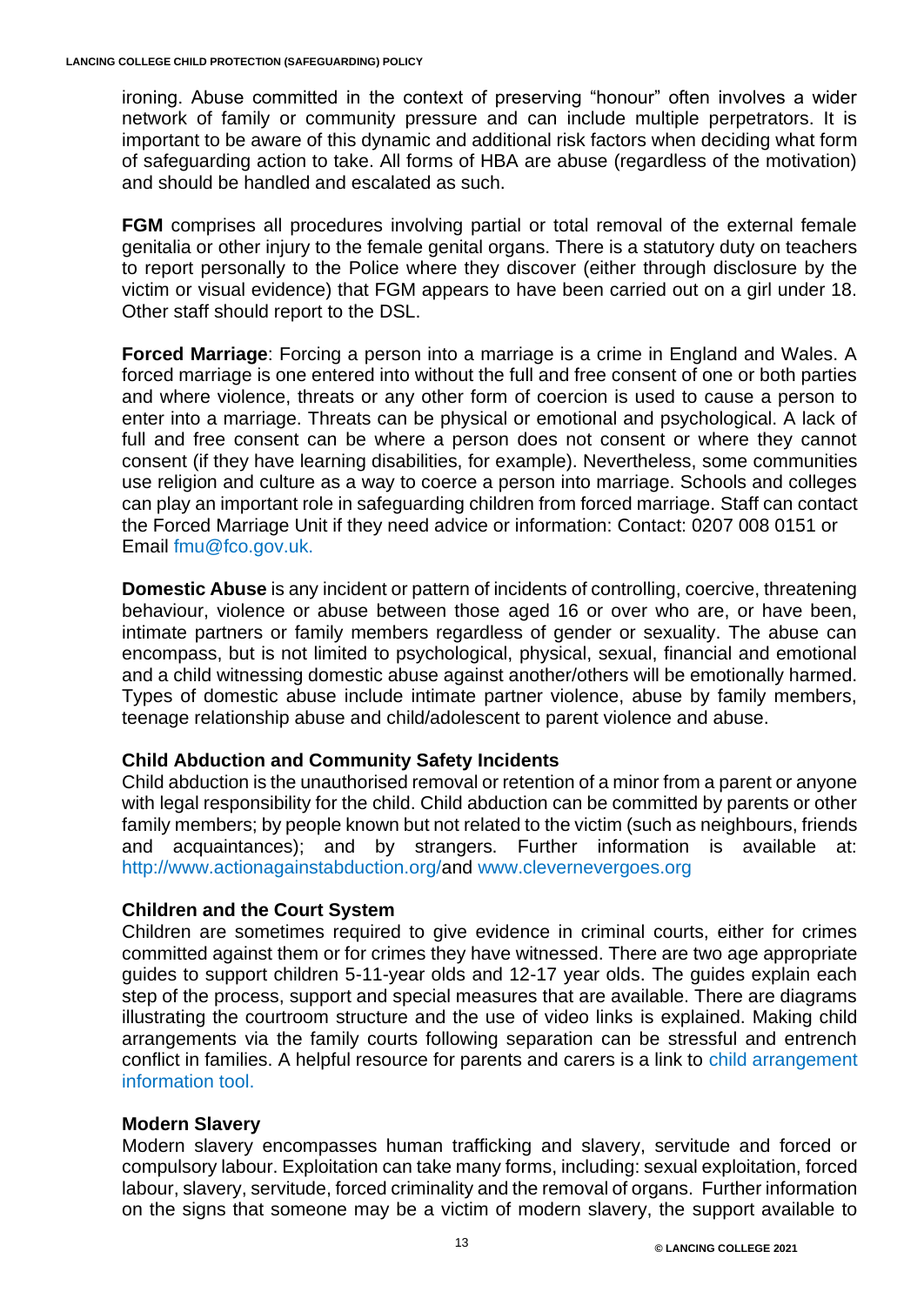victims and how to refer them to the NRM is available in the Modern Slavery Statutory Guidance. [Modern slavery: how to identify and support victims](https://www.local.gov.uk/publications/supporting-modern-slavery-victims-guidance-and-good-practice-council-homelessness#:~:text=The%20government%E2%80%99s%20statutory%20framework%20for%20identifying%20and%20supporting,designated%20bodies%2C%20known%20as%20first%20responders%2C%20including%3A%20councils) - GOV.UK [\(www.gov.uk\)](http://www.gov.uk/)

#### **Cybercrime**

Children are at risk from Cybercrime, interest in computing and technology may inadvertently or deliberately stray into cyber-dependent crime. Advice and support can be found at: Cyber Choices, 'NPCC- [When to call the Police'](https://www.npcc.police.uk/documents/Children%20and%20Young%20people/When%20to%20call%20police%20guidance%20for%20schools%20and%20colleges.pdf) and National Cyber Security Centre - [NCSC.GOV.UK](https://www.ncsc.gov.uk/)

#### **Homelessness**

Being homeless or being at risk of becoming homeless presents a real risk to a child's welfare. The designated safeguarding lead (and any deputies) should be aware of contact details and referral routes into the Local Housing Authority so they can raise/progress concerns at the earliest opportunity. The DSL recognises in some cases 16 and 17 year olds could be living independently from their parents and guardians and this may require a different level of intervention and support. Children;s social care will be the lead agency for such children and would ensure appropriate referrals are made and followed up. [Homelessness Reduction Act: policy factsheets -](https://www.gov.uk/government/publications/homelessness-reduction-bill-policy-factsheets) GOV.UK (www.gov.uk)

#### **Children with family members in prison**

Children with a parent in prison are at risk of poor outcomes including poverty, stigma, isolation and poor mental health. The National Information Centre on Children of Offenders (NICCO) provides information designed to support professionals working with offenders and their children to help mitigate negative responses for those children.

#### **Youth-produced sexual imagery (sexting)**

This refers to the consensual and non-consensual sharing of nudes and semi-nude images and/or videos (also known as sexting or youth-produced sexual imagery). Any incident involving youth produced sexual imagery should immediately be reported to the DSL, who will follow the quidance set out in Sharing nudes and semi-nudes: advice for education [settings working with children and young people \(UKCIS, December 2020\).](https://www.gov.uk/government/publications/sharing-nudes-and-semi-nudes-advice-for-education-settings-working-with-children-and-young-people)

**Radicalisation**: Radicalisation refers to the process by which a person comes to support terrorism and forms of extremism. Extremism is vocal or active opposition to fundamental British values, including democracy, the rule of law, individual liberty and mutual respect and tolerance of different faiths and beliefs. There is no single way of identifying an individual who is likely to be susceptible to an extremist ideology. It can happen in many different ways and settings. Specific background factors may contribute to vulnerability which are often combined with specific influences such as family, friends or online, and with specific needs for which an extremist or terrorist group may appear to provide an answer. The internet and the use of social media in particular have become major factors in the radicalisation of young people. As with other safeguarding risks, staff should be alert to changes in children's behaviour, which could indicate that they may be in need of help or protection. Staff should use their judgement in identifying children who might be at risk of radicalisation and refer concerns to the DSL.

#### **a. Prevent**

• From 1 July 2015 specified authorities, including all schools as defined in the summary of this guidance, are subject to a duty under section 26 of the *Counter-Terrorism and Security Act* 2015 ("the CTSA 2015"), in the exercise of their functions,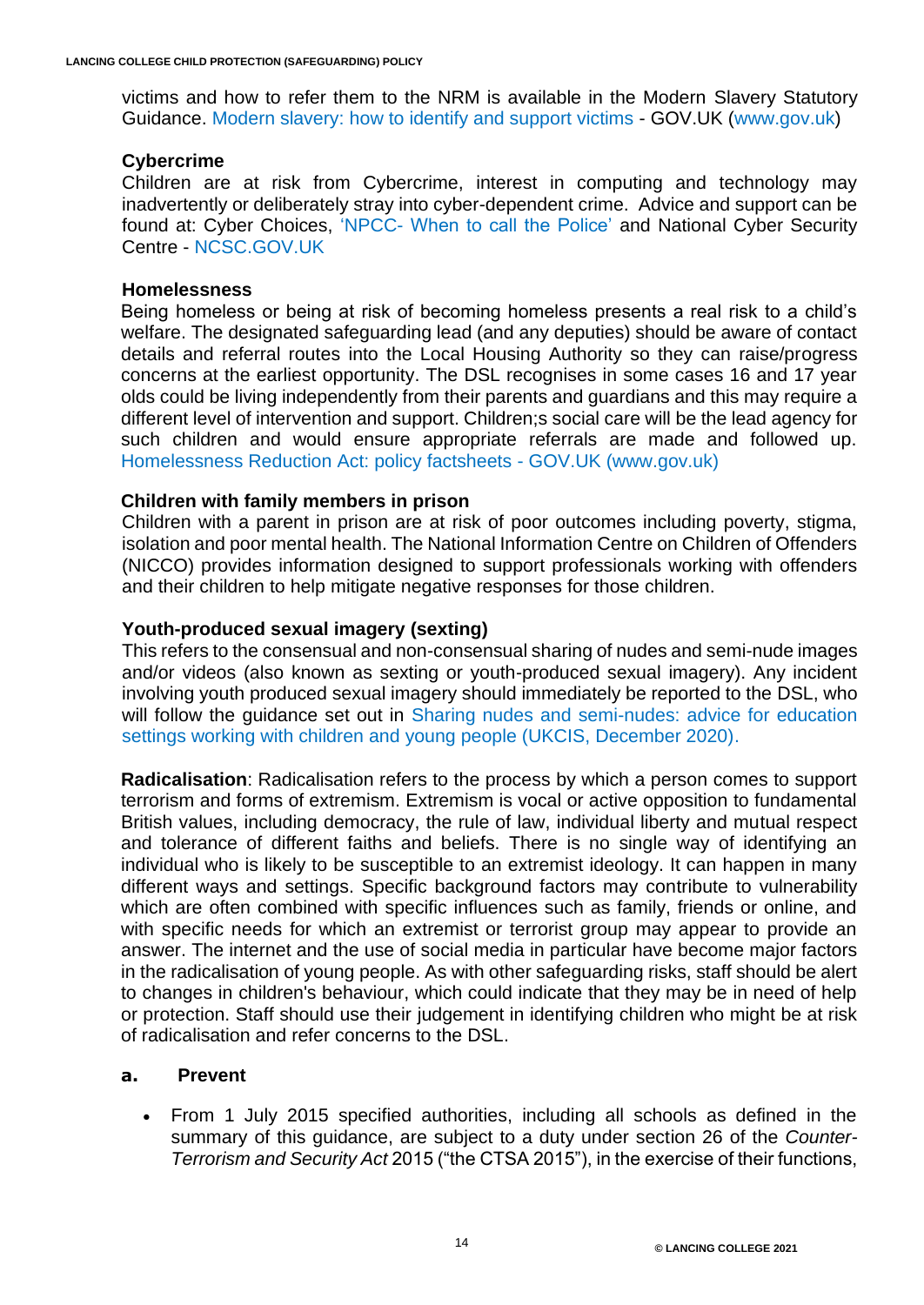to have "due regard<sup>1</sup> to the need prevent people being drawn into terrorism<sup>2</sup>" must have regard to statutory guidance issued under section 29 of the CTSA 2015 ("the Prevent guidance"). Paragraphs 57-76 of the Prevent guidance are concerned specifically with schools (but also cover childcare).

- The statutory Prevent guidance summarises the requirements on schools in terms of four general themes: risk assessment, working in partnership, staff training and IT policies.
- Schools are expected to assess the risk of children being drawn into terrorism, including support for extremist ideas that are part of terrorist ideology. This means being able to demonstrate both a general understanding of the risks affecting children and young people in the area and a specific understanding of how to identify individual children who may be at risk of radicalisation and what to do to support them. Schools and colleges should have clear procedures in place for protecting children at risk of radicalisation. These procedures may be set out in existing safeguarding policies. It is not necessary for schools and colleges to have distinct policies on implementing the Prevent duty.
- The Prevent duty builds on existing local partnership arrangements. For example, governing bodies and proprietors of all schools should ensure that their safeguarding arrangements take into account the policies and procedures of Local Safeguarding Children Partnerships.
- The Prevent guidance refers to the importance of Prevent awareness training to equip staff to identify children at risk of being drawn into terrorism and to challenge extremist ideas. Individual schools are best placed to assess the training needs of staff in the light of their assessment of the risk to pupils at the school of being drawn into terrorism. As a minimum, however, schools should ensure that the Designated Safeguarding Lead undertakes Prevent awareness training and is able to provide advice and support to other members of staff on protecting children from the risk of radicalisation.
- Schools must ensure that children are safe from terrorist and extremist material when accessing the internet in schools. Schools should ensure that suitable filtering is in place. It is also important that schools teach pupils about online safety more generally.
- The Department for Education has issued advice and social media guidance to schools and childcare providers to help them keep children safe from the risk of radicalisation and extremism.
- The Prevent duty also requires educational settings to ensure that preventing radicalisation and violent extremism is embedded within the curriculum. Staff are

<sup>&</sup>lt;sup>1</sup> According to the Prevent duty guidance 'having due regard' means that the authorities should place an appropriate amount of weight on the need to prevent people being drawn into terrorism when they consider all the other factors relevant to how they carry out their usual functions

<sup>&</sup>lt;sup>2</sup> "Terrorism" for these purposes has the same meaning as for the Terrorism Act 2000 (section 1(1) to (4) of that Act).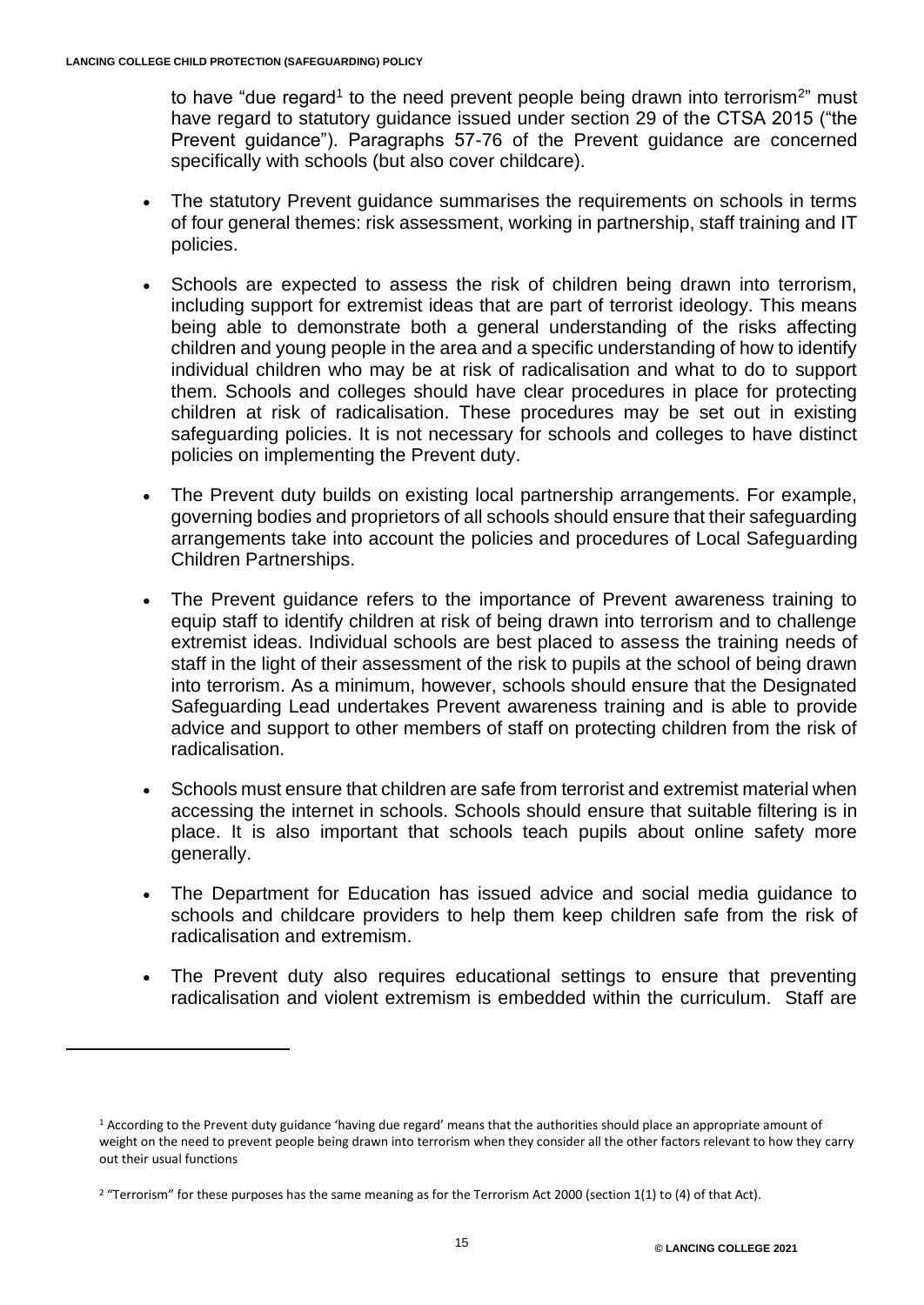also expected to feel confident and competent in using appropriate pedagogical approaches to facilitate this learning. **[Prevent duty advice](https://www.gov.uk/government/uploads/system/uploads/attachment_data/file/439598/prevent-duty-departmental-advice-v6.pdf)**

#### **b. Channel Programme** – for those at risk of radicalisation

School staff should understand when it is appropriate to make a referral to the Channel programme.<sup>3</sup> Channel is a programme which focuses on providing support at an early stage to people who are identified as being vulnerable to being drawn into terrorism. It provides a mechanism for schools to make referrals if they are concerned that an individual might be vulnerable to radicalisation. An individual's engagement with the programme is entirely voluntary at all stages.

- **[Prevent and Channel Duty –](http://www.westsussexscb.org.uk/wp-content/uploads/Prevent-and-Channel-Duty-A-Toolkit-for-Schools.docx) A Toolkit for Schools**
- **[Making a Channel Referral in West Sussex](http://www.westsussexscb.org.uk/wp-content/uploads/Making-a-Channel-Referral-in-West-Sussex.docx)**
- **[Prevent Channel Referral Form](http://www.westsussexscb.org.uk/wp-content/uploads/Prevent-Channel-Referral-Form.doc)**

Further advice and guidance regarding the Prevent duty and preventing radicalisation and violent extremism can be accessed on the West Sussex Service for Schools website, accessed **[here](http://schools.westsussex.gov.uk/Services/3601)**

#### **Additional Support**

The Department of Education has published further advice for schools on the [Prevent duty.](https://www.gov.uk/government/publications/protecting-children-from-radicalisation-the-prevent-duty) The advice is intended to complement the Prevent guidance and signposts to other sources of advice and support**.**

**Special Educational Needs and/or Disabilities**: Pupils with SEND may not outwardly show signs of abuse and/or may have difficulties in communication about abuse or neglect. Staff will support such pupils in expressing any concerns they may have and will be particularly vigilant to any signs or indicators of abuse, discussing this with the DSL as appropriate.

**Children who go missing from school**: A child going missing from school is a potential indicator of abuse or neglect. The School will report to the local authority and the local authority where the child is normally resident if a pupil fails to attend school regularly or has been absent from school without the School's permission for a continuous period of 10 school days or more. The School shall inform the local authority of any pupil who is going to be added to or deleted from the School's admission register at non-standard transition points in accordance with the requirements of the Education (Pupil Registration) (England) Regulations 2006. For further information see the College's policy on *[Children](https://lancing.fireflycloud.net/policies/a---z-1/child-missing-from-education-policy)  [Missing from Education.](https://lancing.fireflycloud.net/policies/a---z-1/child-missing-from-education-policy)*

**Upskirting:** The *Voyeurism (Offences) Act* came into force on 12 April 2019. 'Upskirting' is where someone takes a picture under a person's clothing (not necessarily a skirt) without their permission and or knowledge, with the intention of viewing their genitals or buttocks

<sup>3</sup> Guidance issued under section 36(7) and section 38(6) of the CTSA 2015 in respect of Channel is available at: https://www.gov.uk/government/publications/channel-guidance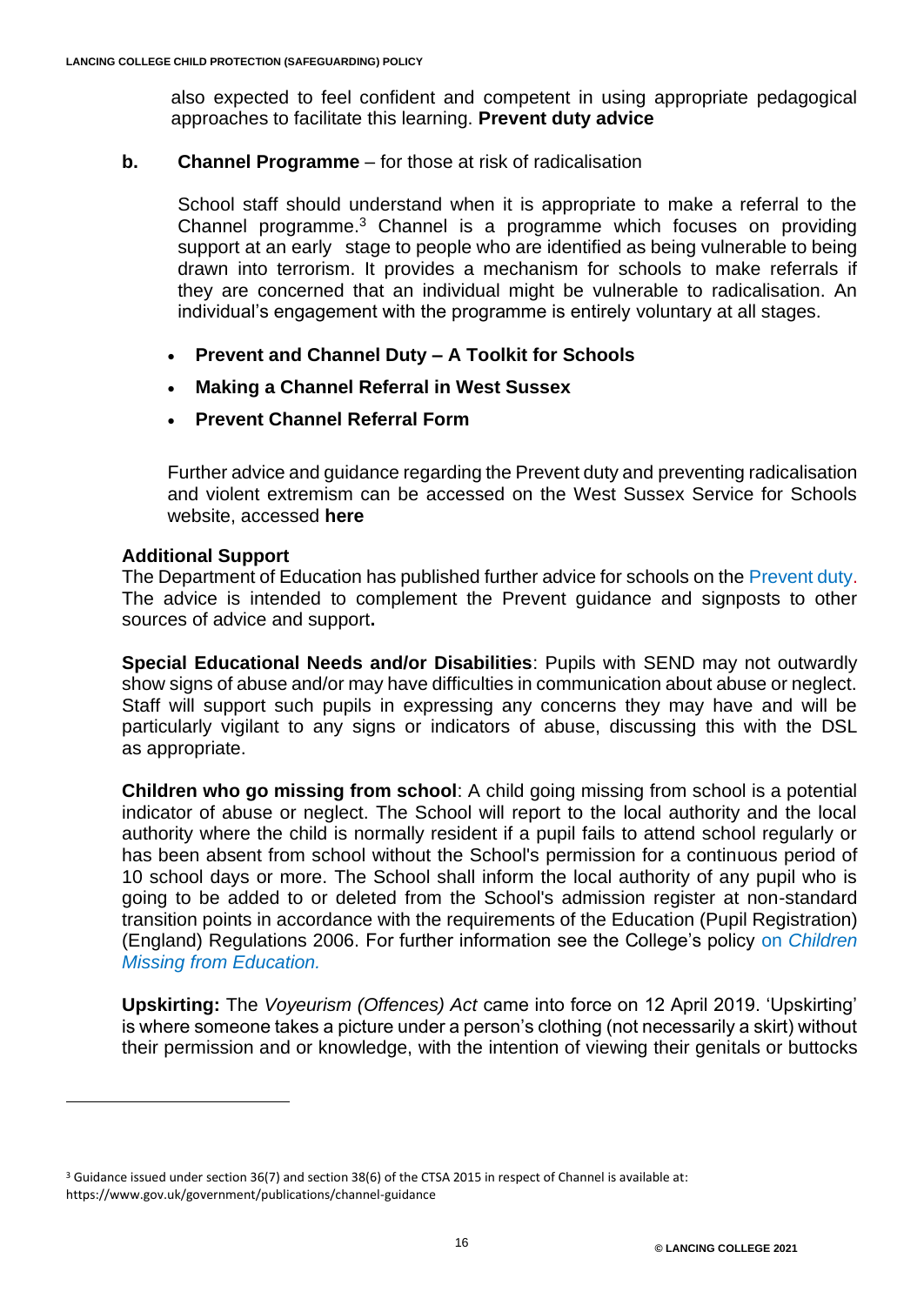(with or without underwear) to obtain sexual gratification, or cause the victim humiliation, distress or alarm. It is a criminal offence. Anyone of any gender, can be a victim.

**Children at risk from/ involved with serious violent crime:** All staff should be aware of indicators which may signal pupils are at risk from, or are involved with, serious violent crime. These may include increased absence from School, a change in friendships or relationships with older individuals or groups, a significant decline in performance, signs of self-harm or a significant change in wellbeing, signs of assault or unexplained injuries. Unexplained gifts or new possessions could also indicate that children have been approached by, or are involved with, individuals associated with criminal networks or gangs.

Staff understand that such cases are often difficult to identify so the school is committed to doing all it can to hearing the voice of the child, enabling pupils to share concerns and to feel empowered to ask for help.

Advice for schools and colleges is provided in the Home Office's [Preventing youth violence](https://assets.publishing.service.gov.uk/government/uploads/system/uploads/attachment_data/file/418131/Preventing_youth_violence_and_gang_involvement_v3_March2015.pdf)  [and gang involvement](https://assets.publishing.service.gov.uk/government/uploads/system/uploads/attachment_data/file/418131/Preventing_youth_violence_and_gang_involvement_v3_March2015.pdf) and its [Criminal exploitation of children and vulnerable adults:](https://www.gov.uk/government/publications/criminal-exploitation-of-children-and-vulnerable-adults-county-lines/criminal-exploitation-of-children-and-vulnerable-adults-county-lines)  [county lines](https://www.gov.uk/government/publications/criminal-exploitation-of-children-and-vulnerable-adults-county-lines/criminal-exploitation-of-children-and-vulnerable-adults-county-lines) guidance.

All staff should be aware of the associated risks and understand the measures in place to manage these. If staff have any concerns about a child (as opposed to a child being in immediate danger), they should speak with the School's DSL to agree a course of action.

## **Child Sexual Exploitation (CSE) and Child Criminal Exploitation (CCE):**

**Child criminal exploitation (county lines):** Criminal exploitation of children is a geographically widespread form of harm that is a typical feature of county lines criminal activity: drug networks or gangs groom and exploit children and young people to carry drugs and money from urban areas to suburban and rural areas, market and seaside towns. Key to identifying potential involvement in county lines are missing episodes, when the victim may have been trafficked for the purpose of transporting drugs.

They can also be forced or manipulated into shoplifting, pickpocketing, committing vehicle crime or threatening/committing serious violence to others.

It is important to note that the experience of girls who are criminally exploited can be very different to that of boys. The indicators may not be the same, however professionals should be aware that girls are at risk of criminal exploitation too. It is also important to note that both boys and girls being criminally exploited may be at higher risk of sexual exploitation.

All staff should be aware that CSE and CCE are forms of abuse and both occur where an individual or group takes advantage of an imbalance in power to coerce, manipulate or deceive a child into sexual or criminal activity. Whilst age may be the most obvious, this power imbalance can also be due to a range of other factors including gender, sexual identity, cognitive ability, physical strength, status, and access to economic or other resources. In some cases, the abuse will be in exchange for something the victim needs or wants and/or will be to the financial benefit or other advantage (such as increased status) of the perpetrator or facilitator.

• The abuse can be perpetrated by individuals or groups, males or females, children or adults.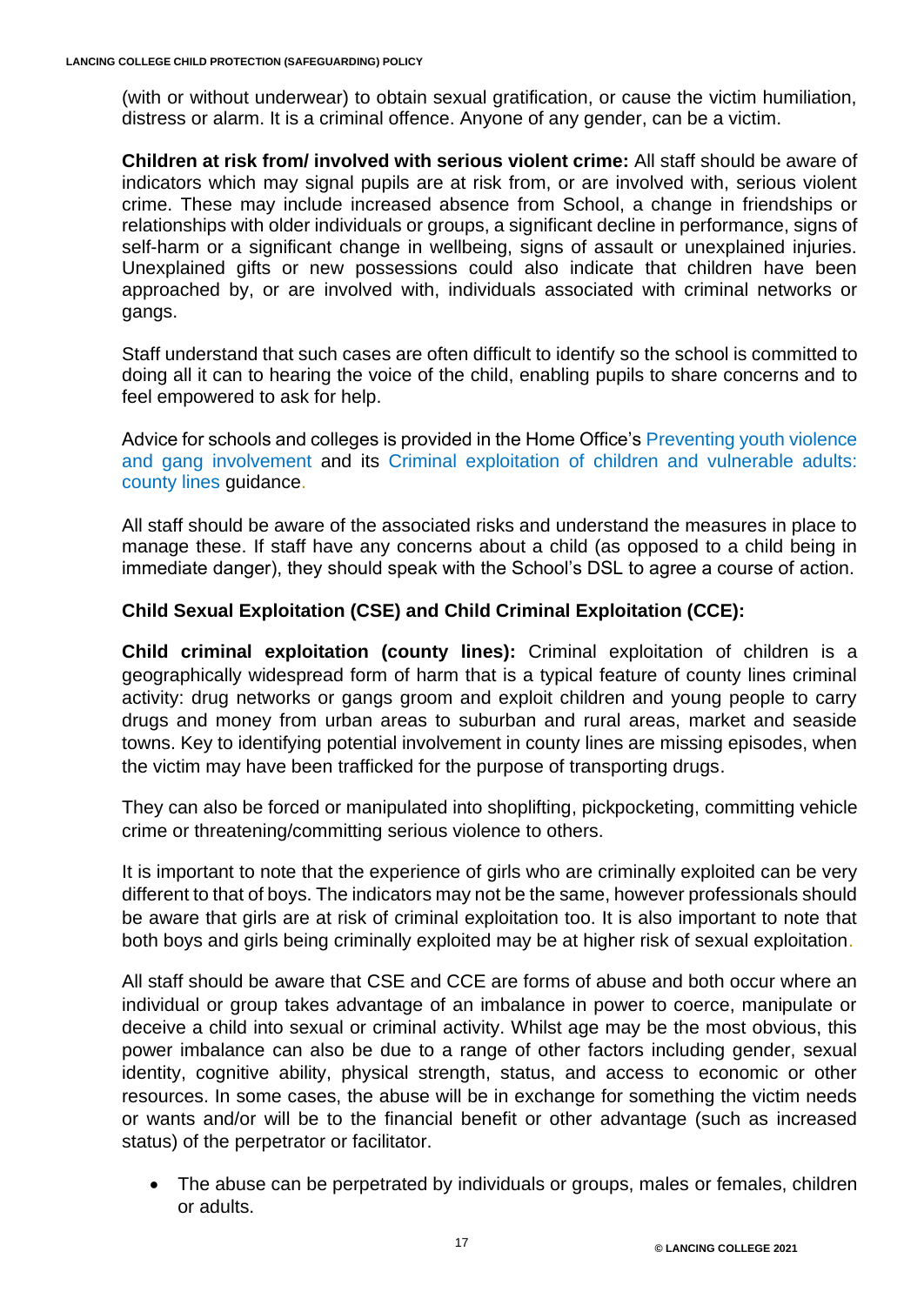- The abuse can be a one-off occurrence or a series of incidents over time, and range from opportunistic to complex organised abuse.
- It can involve force and/or enticement-based methods of compliance and may, or may not, be accompanied by violence or threats of violence.
- It should be noted that Victims can be still be exploited even when activity appears consensual

**Mental Health:** All staff should be aware that mental health problems can, in some cases, be an indicator that a child has suffered or is at risk of suffering abuse, neglect or exploitation.

- Only appropriately trained professionals should attempt to make a diagnosis of a mental health problem. Staff in schools are however, particularly well placed to observe children day-to-day and identify those whose behaviour suggests that they may be experiencing a mental health problem or be at risk of developing one.
- Where children have suffered abuse and neglect, or other potentially traumatic adverse childhood experiences, this can have a lasting impact throughout childhood, adolescence and into adulthood. It is key that staff are aware of how these children's experiences can impact on their mental health, behaviour and education.
- If staff have a mental health concern about a child that is also a safeguarding concern they should take immediate action in referring this concern to the DSL or one of his deputies.

Further advice and guidance can be found in the DfE documents **Preventing and Tackling Bullying**, and **Mental Health and Behaviour in Schools** In addition, Public Health England has produced a range of resources to support secondary school teachers to promote positive health, wellbeing and resilience among young people including its guidance **Promoting children and young people's emotional health and wellbeing**.

The issues listed above, along with gang and youth violence, fabricated or induced illness and faith abuse are all extremely serious matters and are covered in *Keeping Children Safe In Education* (2021), with which all staff should be familiar. In addition, further guidance can be found in specific documents (which are also available on the VLE):

- [Guidance on Forced Marriage](file:///C:/Users/tjones.LANCING.000/AppData/Local/Microsoft/Windows/Temporary%20Internet%20Files/Content.Outlook/VQKOR7JO/Guidance%20on%20Forced%20Marriage.pdf)
- [Sexual violence and sexual harassment between children in schools and colleges](https://lancing.fireflycloud.net/policies/safeguarding/sexual-violence-and-sexual-harassment-in-schools-and-colleges-dfe-may-2018)
- [Children Missing Education](file:///C:/Users/tjones.LANCING.000/AppData/Local/Microsoft/Windows/Temporary%20Internet%20Files/Content.Outlook/Safeguarding/Children%20Missing%20Education.pdf)
- [CSE Guidance](file:///C:/Users/tjones.LANCING.000/AppData/Local/Microsoft/Windows/Temporary%20Internet%20Files/Content.Outlook/VQKOR7JO/CSE%20Guidance.pdf)
- [Prevent Duty Advice for Schools](file:///C:/Users/tjones.LANCING.000/AppData/Local/Microsoft/Windows/Temporary%20Internet%20Files/Content.Outlook/VQKOR7JO/Prevent%20Duty%20Advice%20for%20Schools%20June%202015.pdf)

All staff should have an awareness of safeguarding issues, some of which are listed above and in KCSIE 2021 (Annex B: Further Information). Staff should be aware that behaviours linked to incidents, for example, of drug taking, alcohol abuse, deliberately missing education and sharing nudes/semi-nude images (also known as sexting or youth produced sexual imagery) put children in danger.

When staff have **any** safeguarding concern then it should be raised with the DSL immediately. The Designated Safeguarding Lead will consider whether there has been or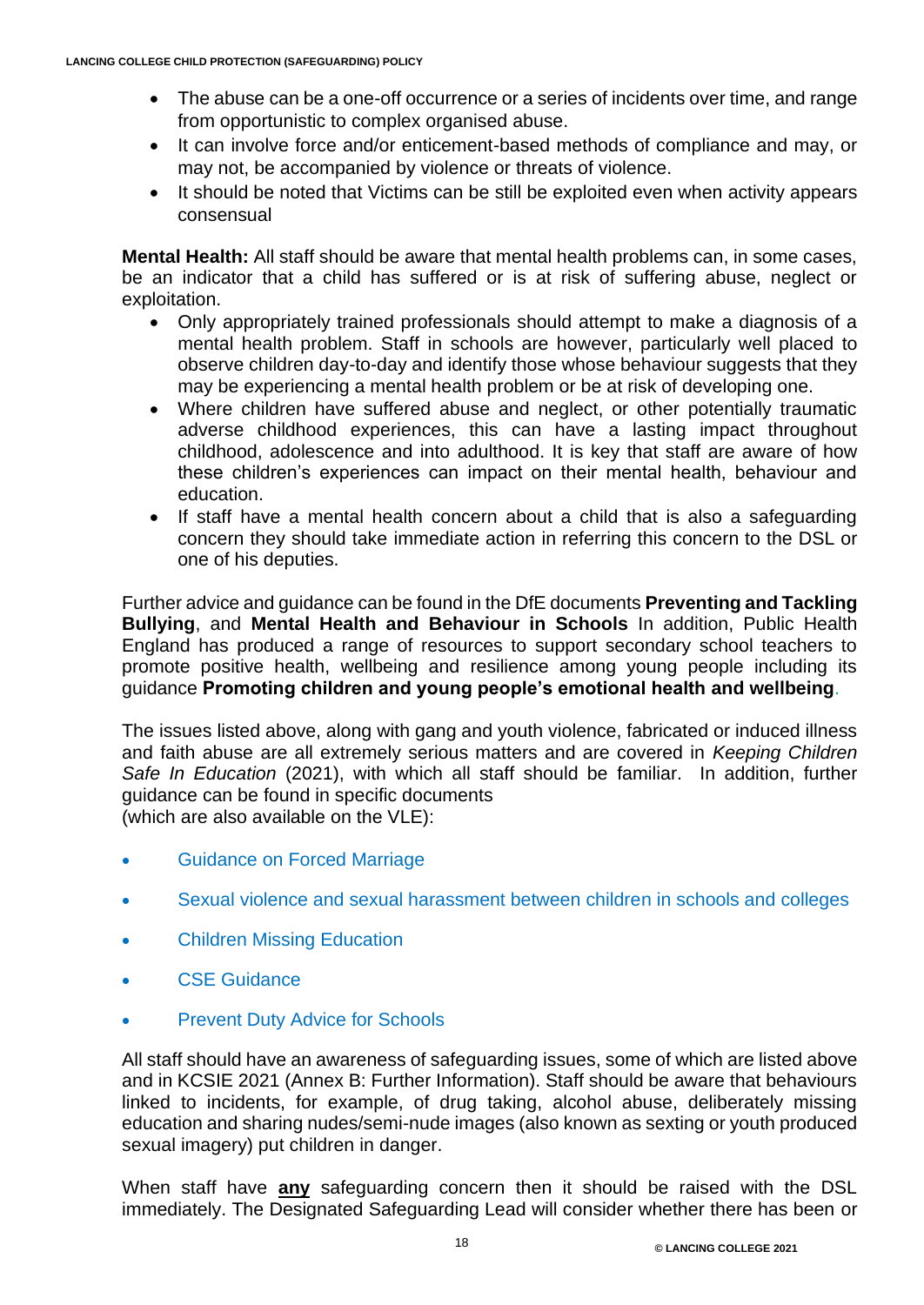is a likelihood of harm and whether there is a need for additional support from one or more agencies; the former will be reported to the Children's Social Care immediately, the latter would lead to multi-agency assessment using the local processes.

#### **4 Duty of employees, Governors and volunteers**

- 4.1 Every employee and Governor of the College as well as every volunteer who assists the College is under a general legal duty:
	- to identify concerns early, provide help for children, and prevent concerns from escalating;
	- to provide a safe environment in which children can learn;
	- to protect children from abuse;
	- to be aware of the College's child protection procedures and to follow them;
	- to have read and understood at least Part 1 of *[Keeping Children Safe in Education](https://lancing.fireflycloud.net/policies/a---z-1/keeping-children-safe-in-education)* (DfE September 2021) and, if working closely with children to have read and understood Annex B.
	- to have read and to follow the staff *[Code of Conduct](https://lancing.fireflycloud.net/policies/a---z-1/staff-code-of-conduct)* (including the *[Whistleblowing](https://lancing.fireflycloud.net/policies/a---z-1/whistleblowing-policy) [Policy](https://lancing.fireflycloud.net/policies/a---z-1/whistleblowing-policy)*) as detailed in the relevant Staff Handbook. This includes guidance on staff/pupil relationships and communications, including the use of social media;
	- to be aware of systems within their school or college which support safeguarding and which will be explained to them as part of staff induction. This should include: the *child protection (safeguarding) policy*; the *[promoting good behaviour policy;](https://lancing.fireflycloud.net/policies/a---z-1/promoting-good-behaviour)* the *[peer-on-peer abuse policy](https://lancing.fireflycloud.net/policies/a---z-1/peer-on-peer-abuse)*; *[the low-level concerns policy;](https://lancing.fireflycloud.net/policies/a---z-1/low-level-concerns-policy)* the safeguarding response to children who go missing from education; and the role of the designated safeguarding lead (including the identity of the designated safeguarding lead and any deputies).
	- to know how to access and implement the Sussex Child Protection and Safeguarding procedures, independently if necessary. These procedures are available as an electronic copy at

<https://sussexchildprotection.procedures.org.uk/>

- to be aware of the early help process and understand their role in this. This includes identifying emerging problems, liaising with the DSL and sharing information with other professionals in undertaking an early help assessment;
- to be aware of the process for making referrals to children's social care and for statutory assessments that may follow such referral, along with the role they might be expected to play in such assessments;
- to know what to do if a child tells them he/she is being abused or neglected. Staff should know how to manage the requirement to maintain an appropriate level of confidentiality whilst keeping a sufficient record of any significant complaint, conversation or event and passing this on to the Designated Safeguarding Lead within the same day as the concern arises. This means only involving those who need to be involved, such as the designated safeguarding lead (or the Deputy DSLs) and children's social care. Staff should never promise a child that they will not tell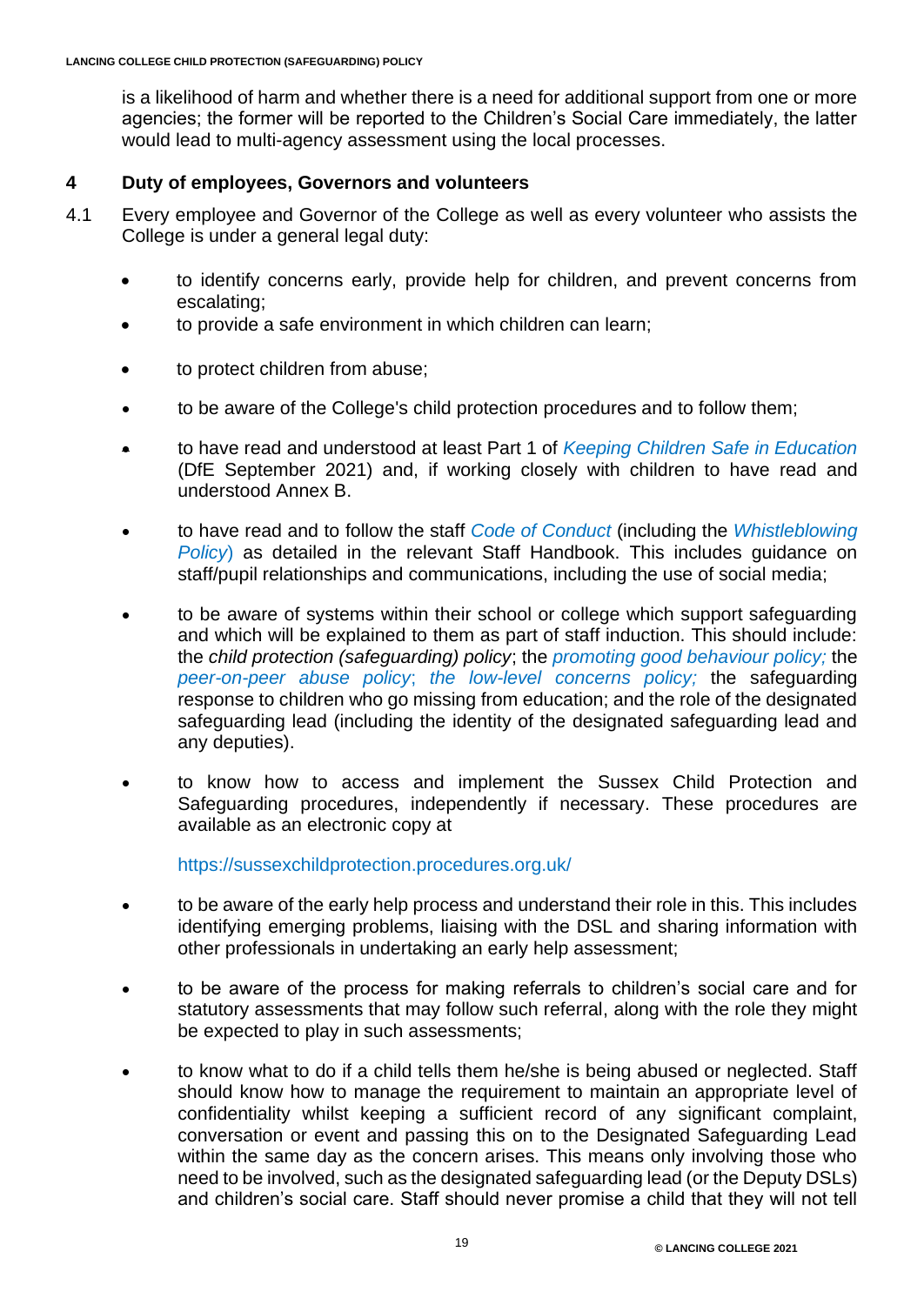anyone about a report of abuse, as this may ultimately not be in the best interests of the child.

- to report any matters of concern to the Designated Safeguarding Lead or a Deputy DSL:
- to call the police (999) if a child is at immediate risk of significant harm;
- if a teacher, to report to the police (a mandatory duty) any case where they discover that an act of Female Genital Mutilation (FGM) appears to have been carried out discussing such a case with the DSL who will involve Children's Social Care as appropriate.
- to undertake appropriate training, including induction training within their first days at the College and/update training at regular intervals (recorded at Annex A), in addition to receiving and noting informal updates (e.g. via email and staff meetings) which will occur at least annually;
- to maintain an attitude of 'it could happen here' where safeguarding is concerned. When concerned about the welfare of a child, all staff should always act in the interests of the child;
- to be active in reinforcing the anti-bullying policy and active in challenging unacceptable behaviour e.g. 'banter', discriminatory or derogatory language and attitudes and online behaviour which may occasion harm
- to support the teaching and guidance that takes place pastorally as well as through the PSHE and ICT curriculum on keeping safe and e-safety. Details of this provision can be found in the *Anti-Bullying* and *PSHE* policies.
- 4.2 **Whistleblowing**: All College staff are required to report to the Designated Safeguarding Lead, a Deputy DSL or the Head Master any concern or allegations about poor or unsafe practice and potential failures in the College's safeguarding regime. They should expect that such concerns be taken seriously. In exceptional cases such reports should be made to ISI. There will be no retribution or disciplinary action taken against a member of staff for making such a report provided that it is done in good faith. The College's *[Whistleblowing](https://lancing.fireflycloud.net/policies/a---z-1/whistleblowing-policy)*  **[Policy](https://lancing.fireflycloud.net/policies/a---z-1/whistleblowing-policy)** is contained in the relevant Staff Handbook and the importance of this policy and of a culture of safety where concerns are raised and unsafe practice is challenged is highlighted in child protection training. The *NSPCC whistleblowing helpline* is available for staff who do not feel able to raise concerns regarding child protection failure internally, tel. 0800 028 0285; email [help@nspcc.org.uk.](mailto:help@nspcc.org.uk)
- 4.3 **Safer Recruitment**: The College's recruitment and selection policy and procedures, including required checks for all staff, is in accord with the requirements of Part 3 of *KCSIE* (September 2021). Lancing College seeks to create a culture that safeguards and promotes the welfare of our pupils. As part of this culture, we adopt robust recruitment procedures that deter and prevent people who are unsuitable to work with children from applying for or securing employment.
- 4.4 **Early Help**: Any child may benefit from early help, but all school and college staff should be particularly alert to the potential need for early help for a child who:
	- is disabled and has specific additional needs;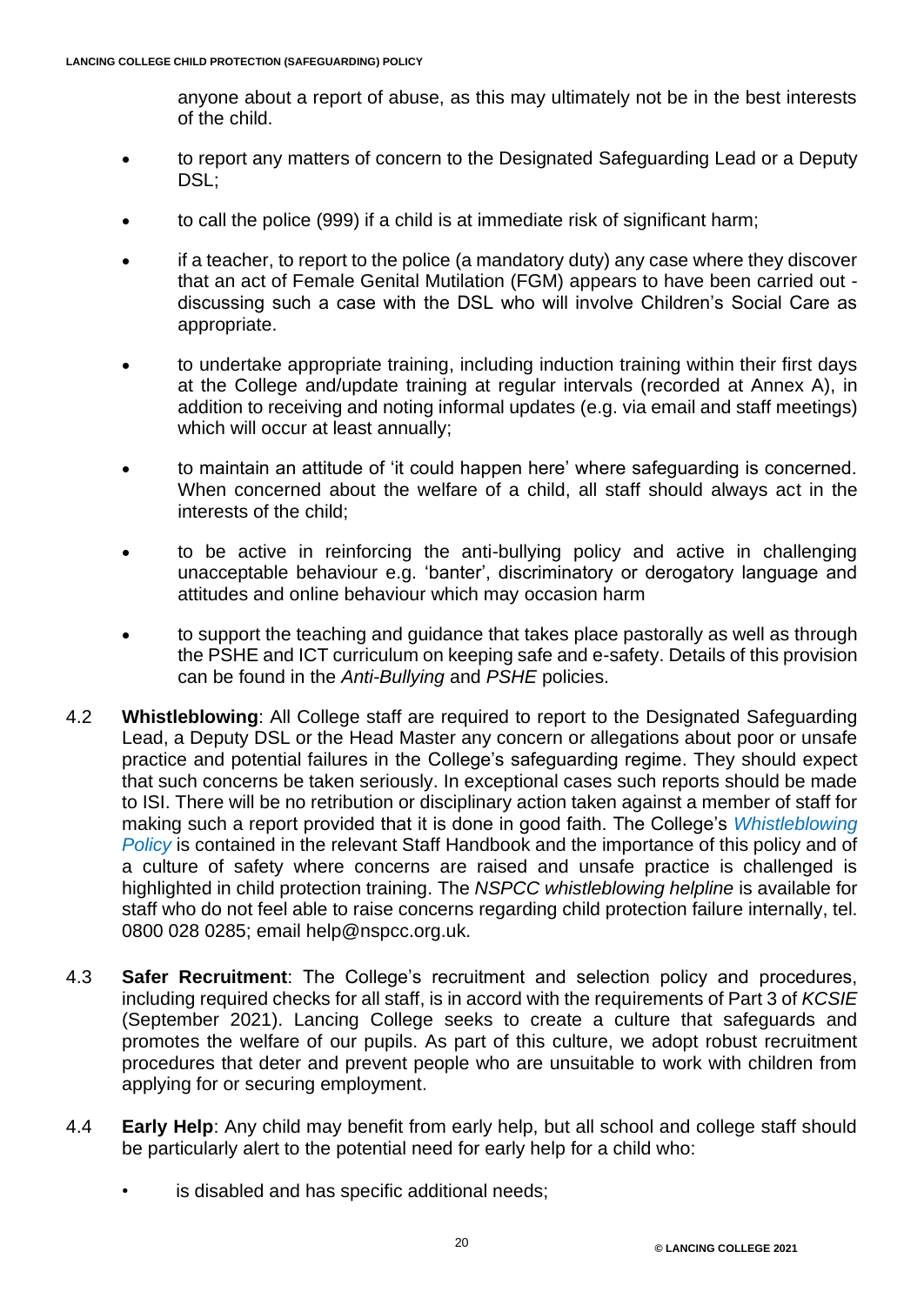- has special educational needs (whether or not they have a statutory education, health and care plan);
- is a young carer;
- is showing signs of being drawn in to anti-social or criminal behaviour, including gang involvement and association with organised crime groups;
- is frequently missing/goes missing from care or from home;
- is misusing drugs or alcohol themselves;
- Is at risk of modern slavery, trafficking or exploitation;
- is in a family circumstance presenting challenges for the child, such as substance abuse, adult mental health problems or domestic abuse;
- has returned home to their family from care;
- is showing early signs of abuse and/or neglect;
- is at risk of being radicalised or exploited;
- is a privately fostered child.

## **5 Procedures**

- 5.1 **Initial complaint**: An employee, Governor or volunteer suspecting or hearing a complaint of abuse:
	- must listen carefully to the child and keep an open mind. Staff should not take a decision as to whether or not the abuse has taken place;
	- should refrain from asking questions as far as possible and must not ask leading questions, that is, a question which suggests its own answer;
	- must reassure the child but not give a guarantee of absolute confidentiality. The member of staff should explain that they need to pass the information to the Designated Safeguarding Lead or the Deputy DSLs who will ensure that the correct action is taken;
	- must keep a sufficient written record of the conversation. The record should include the date, time and place of the conversation and the essence of what was said and done by whom and in whose presence. The record should be signed by the person making it and should use names, not initials. The record must be kept securely and handed to the Designated Safeguarding Lead or the Deputy DSLs;
	- must report any allegation of alleged abuse by a member of staff, including supply staff, volunteers, school governors and contractors immediately to the Head Master (or the Senior Deputy Head in his absence), or the Chairman of the Governing Body if the allegation is about the Head Master. The DSL must, in addition, refer all cases of child abuse relating to staff, including supply staff, volunteers, school governors and contractors to the LADO (*KCSIE, Part 4, Annex C*, 2021). The LADO will provide advice and then, if necessary, preside over the investigation or suspicion of abuse directed against anyone working in the school. All allegations are reported to the LADO immediately and within one working day at the latest.
- 5.2 **Preserving evidence**: All evidence (for example, scribbled notes, text messages, clothing, tablets or computers) must be safeguarded and preserved.
- 5.3 **Reporting**: All suspicion or complaints of abuse must be reported to the Designated Safeguarding Lead or in their absence a Deputy DSL immediately. If the complaint involves a member of staff, this must be reported to the Head Master.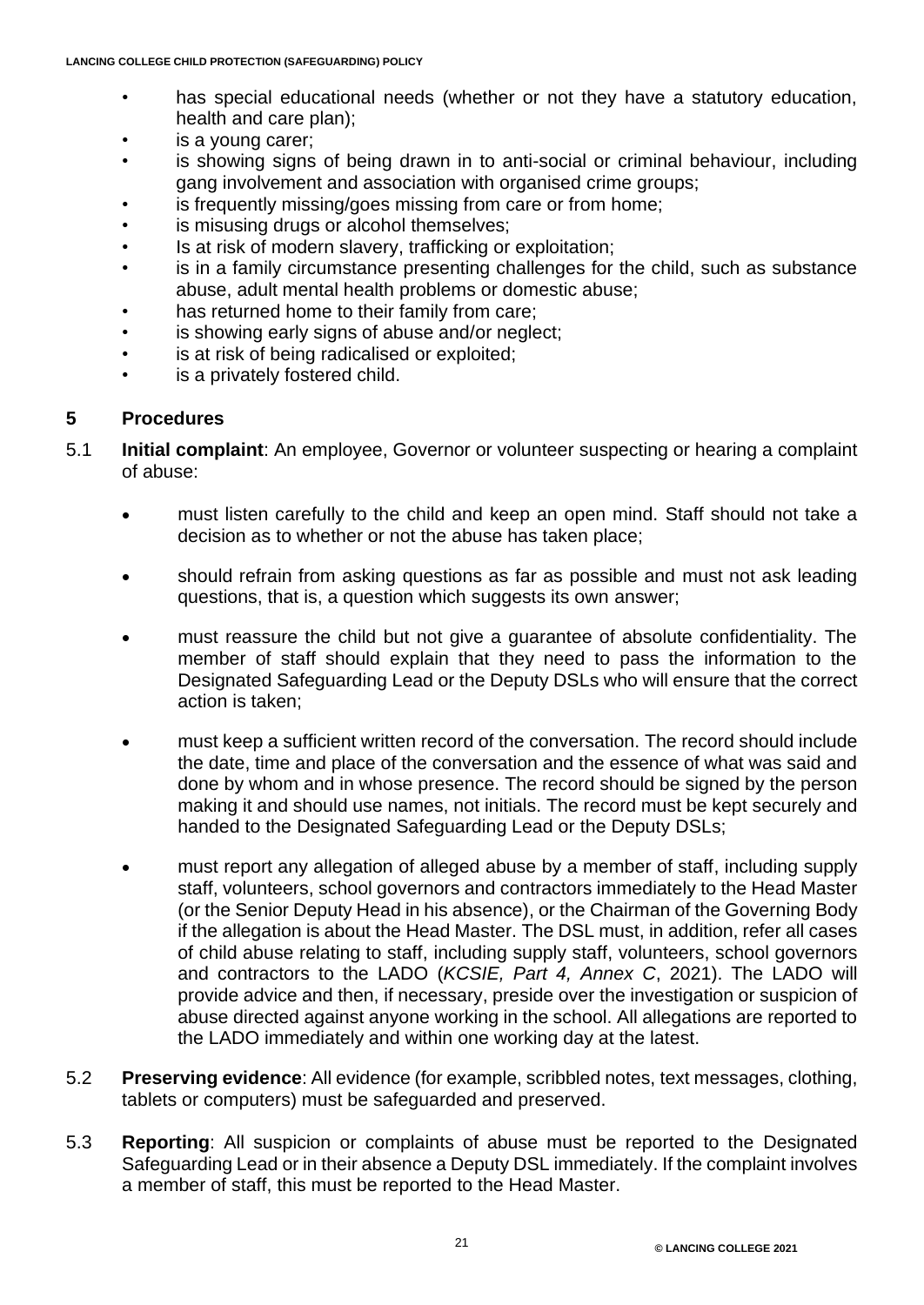## **If a child is in immediate danger, the police must be called by dialling 999**

If at any point there is a risk of immediate serious harm to a child, a referral should be made to children's social care immediately. Anyone can make this referral in the absence of being able to make contact with the DSL or his deputies. If the child's situation does not appear to be improving, a staff member with concerns should press for re-consideration. Concerns should always lead to help for the child at some point.

If anyone other than the DSL makes the referral, they should inform the DSL as soon as possible.

Staff should not assume a colleague or another professional will take action and share information that might be critical in keeping children safe. They should be mindful that early information sharing is vital for effective identification, assessment and allocation of appropriate service provision.

**Information Sharing**: *[Advice for practitioners providing safeguarding services to children,](https://lancing.fireflycloud.net/policies/safeguarding/information-sharing-advice-for-practitioners-hm-gov-july-2018)  [young people, parents and carers](https://lancing.fireflycloud.net/policies/safeguarding/information-sharing-advice-for-practitioners-hm-gov-july-2018)* supports staff who have to make decisions about sharing information. This advice includes the seven golden rules for sharing information.

#### 5.4 **Action by the Designated Safeguarding Lead**: The action to be taken will take into account:

- the local inter-agency procedures of the Local Safeguarding Children Partnerships of West Sussex, East Sussex and Brighton and Hove, or other LSCPs as appropriate;
- the nature and seriousness of the suspicion or complaint. A complaint involving a serious criminal offence will always be referred to children's social care and/or the police without further investigation within the College;
- the wishes and feelings of the pupil who has made a disclosure, provided that the pupil is of sufficient understanding and maturity and properly informed. However, there may be times when the situation is so serious that decisions may need to be taken, after all appropriate consultation, that override a pupil's wishes;
- the wishes and views of the complainant's parents, provided they have no interest which is in conflict with the pupil's best interests and that they are properly informed. Again, it may be necessary, after all appropriate consultation, to override parental wishes in some circumstances. If the DSL is concerned that disclosing information to parents would put a child at risk, he will take further advice from the relevant professionals before making a decision to disclose. NB Referral can be made without parental permission if a pupil is at risk of harm;
- duties of confidentiality, so far as applicable;
- the lawful rights and interests of the College community as a whole including its employees and its insurers;
- if there is room for doubt as to whether a referral should be made, or to which body a referral should be made (e.g. to *Channel* or Children's Social Care for a child at risk of radicalisation) the DSL may consult with the Local Authority Designated Officer or other appropriate professionals on a no names basis without identifying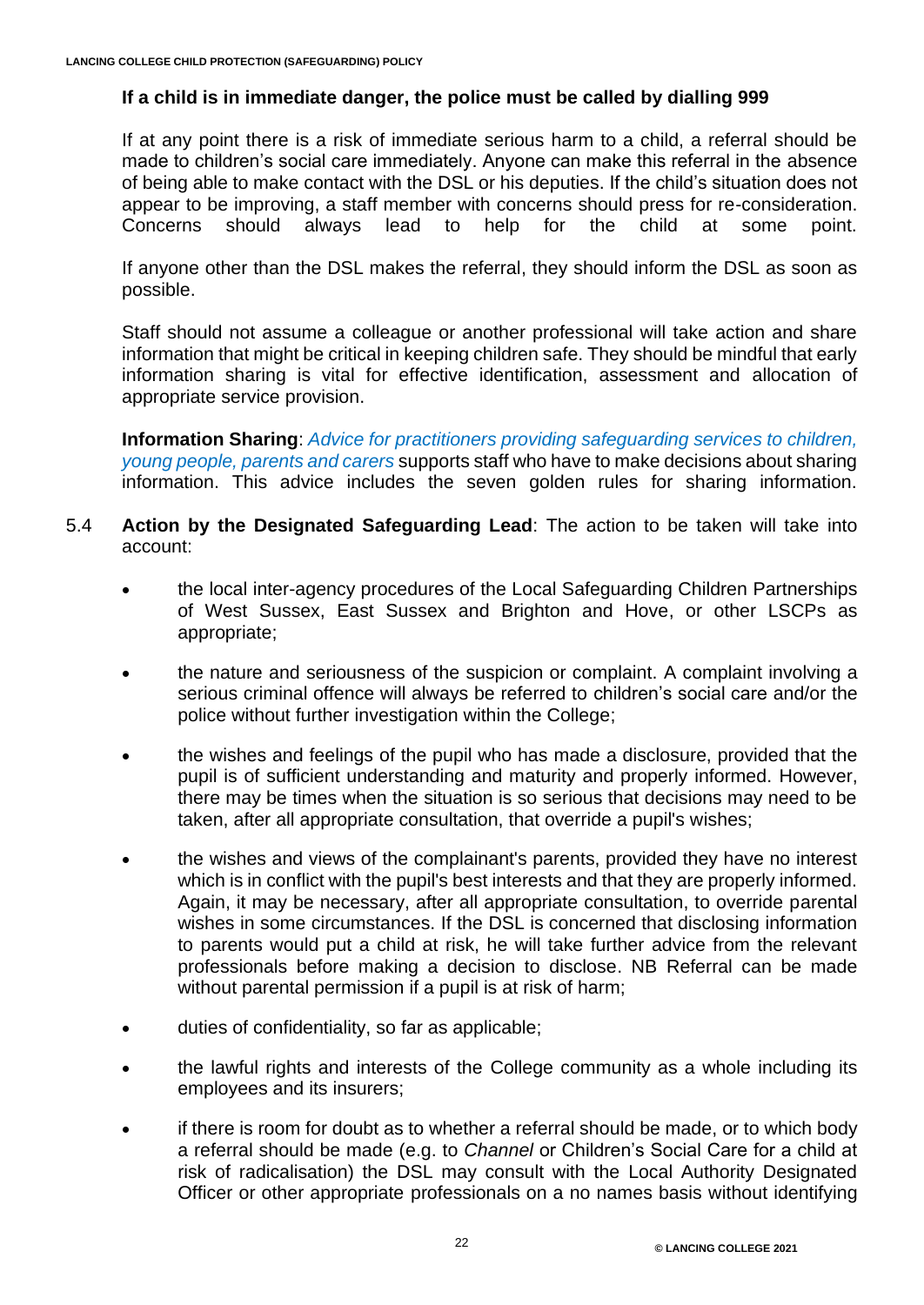the family. However, if sufficient concern exists that a child may be at risk of significant harm, or if there is suspicion of abuse and/or a disclosure is made, a referral will be made without delay and within 24 hours. If the initial referral is made by telephone, the Designated Person will confirm the referral in writing to children's social care also within 24 hours. If no response or acknowledgment is received within three working days, the Designated Person will contact children's social care again.

- Child in Need. If a child is not deemed to be suffering, or likely to suffer, significant harm but is deemed to be in need of additional support from one or more agencies, they should be referred to the DSL and will be assessed via the Common Assessment Framework (CAF) and the Team around the Child (TAC) approaches, in line with local inter-agency procedures.
- 5.5 **Referral guidelines**: It is key that children receive the right help at the right time to address risks and to prevent issues escalating. A referral to children's social care or police should be made when a child has suffered, or is likely to suffer, harm and/ or where a criminal offence has taken place. If necessary anyone can make such a referral. (See Annex B).
- 5.6 **External agencies**: In the event that the College decides not to refer a particular incident to the police, the parents and pupil will be informed of their right to make their own complaint or referral. Pupils and their parents have access to a complaints procedure in relation to issues affecting their welfare which provides contact details for ISI.
- 5.7 (A) **Allegations against a member of staff that may meet the harms threshold** (including volunteers, supply staff, school governors and contractors): The College has procedures for dealing with allegations against staff, governors (contractors and volunteers who work with children) that aim to strike a balance between the need to protect children from abuse and the need to protect staff and volunteers from false or unfounded allegations. These procedures follow the guidance in *[Keeping Children Safe in Education](https://lancing.fireflycloud.net/policies/a---z-1/keeping-children-safe-in-education) [\[Part 4\]](https://lancing.fireflycloud.net/policies/a---z-1/keeping-children-safe-in-education)* (2021).

The following process must be followed:

- Make an immediate written record of the allegation using the informant's words including: time, date and place where the alleged incident took place, brief details of what happened, what was said and who was present
- This record should be signed, dated and immediately passed on to the Head Master or Chair of Governors (if the allegation relates to the Head Master)
- The recipient of an allegation must not unilaterally determine its validity and failure to report it in accordance with procedures is a potential disciplinary matter. The Head Master or Chair will not investigate the allegation themselves, or take written or detailed statements, but will assess and decide whether to refer the concern to the LADO. If there is any doubt as to whether to refer, advice should be taken from the LADO.
- Where a conflict of interest in reporting the matter to the Head exists, the LADO should be contacted directly and the allegation shared with them.
- If there are concerns that a child is at risk, the matter must be immediately reported to MASH.
- Any records generated in the course of such matters must be retained securely, away from other child protection and personnel records and only be accessed by those who need to for investigation / review purposes.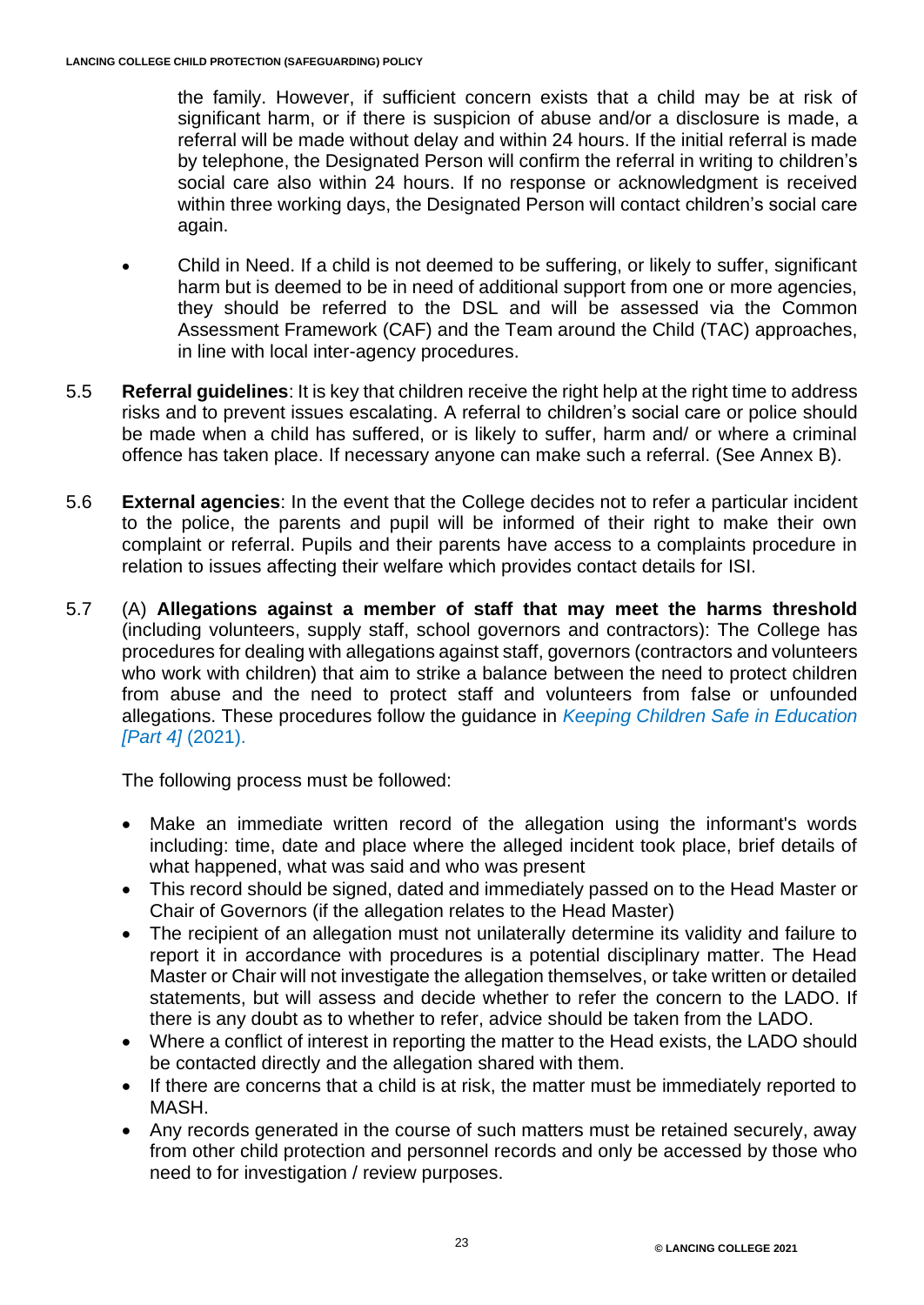• Guidelines contained within the Pan Sussex Child Protection and Safeguarding Procedures in respect of managing allegations made against people who work or volunteer with children, found **[here](https://sussexchildprotection.procedures.org.uk/tkhp/children-in-specific-circumstances/allegations-against-people-who-work-with-care-for-or-volunteer-with-children)** , must be followed on each occasion. If there is any doubt then advice must be taken from the LADO

The College will not undertake its own investigations of an allegation without prior consultation with the LADO, or in the most serious cases the police, in order not to jeopardise statutory investigations.

Where an allegation relates to a member of supply staff, provided by an agency, the school at the direction and advice of the LADO and/or police will involve and work with the agency.

Suspension will not be an automatic response to an allegation. Full consideration will be given to all the options, subject to the need to ensure:

- the safety and welfare of the pupils or pupil concerned; and
- the need for a full and fair investigation.

If a member of boarding staff is suspended pending a child protection investigation, arrangements will be made for alternative accommodation away from children.

Where an allegation or complaint is made against the Head Master of the Senior School or Head of the Preparatory Schools, the person receiving the allegation should, without first notifying the Head Master/ Head, immediately inform the Chairman of the Governing Body (Mr Martin Slumbers), or in his absence the Board-level Safeguarding Lead, Mrs Anne-Marie Edgell [contact details for both may be gained from Mrs Sharon Miles, the Bursar's PA, or in her absence from Miss Annie Bargione, the Head Master's Assistant], who will consult with the relevant LADO.

Detailed guidance is given to staff to ensure that their behaviour and actions do not place pupils or themselves at risk of harm or of allegations of harm to a pupil. This guidance is contained in the *[Staff Code of Conduct](https://lancing.fireflycloud.net/policies/a---z-1/staff-code-of-conduct)* and the Staff Handbook.

If the College ceases to use the services of a member of staff (or a Governor or volunteer or supply teacher) because they are unsuitable to work with children, a compromise agreement will not be used and there will be a prompt and detailed report to the DBS. The College will consider whether to make a referral to the Teaching Regulatory Agency where the criteria are met. Any such incidents will be followed by a review of the safeguarding procedures within the College with a report being presented to the Governing Body without delay.

(B) **Concerns that do not meet the harm threshold** (including volunteers, supply staff, school governors and contractors):

The term 'low-level' concern does not mean that it is insignificant, it means that the behaviour towards a child does not meet the harm threshold. A low-level concern is any concern – no matter how small, and even if no more than causing a sense of unease or a 'nagging doubt' - that an adult working in or on behalf of the school or college may have acted in a way that:

• is inconsistent with the staff code of conduct, including inappropriate conduct outside of work; and

• does not meet the allegations threshold or is otherwise not considered serious enough to consider a referral to the LADO.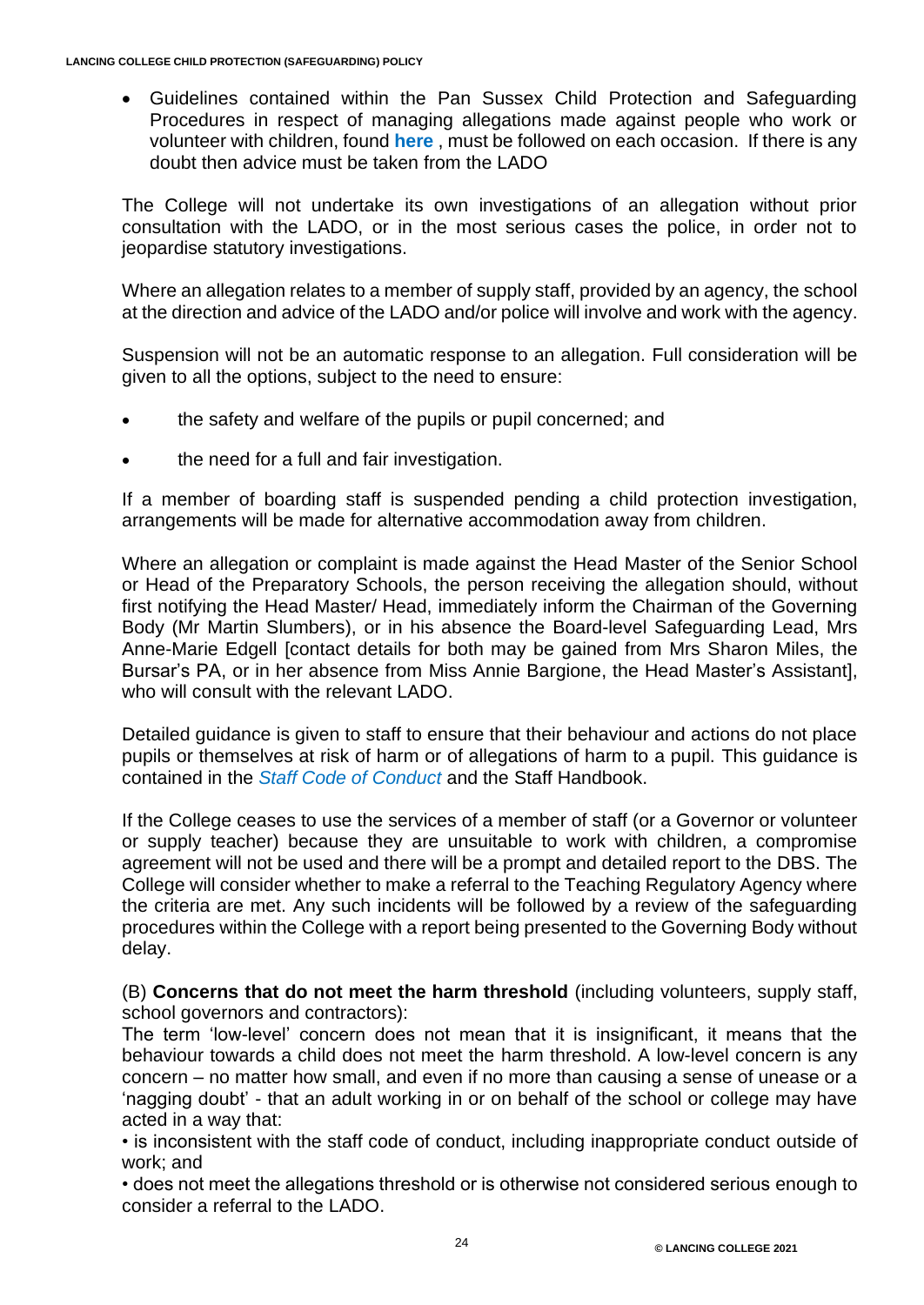Low-level concerns which are shared about supply staff and contractors will be shared with their employers, so that any potential patterns of inappropriate behaviour can be identified. The Head Master or his delegated representative will communicate with their employers. We reserve the right to remove supply staff and contractors from the premises, if required. The Lancing College [Low-Level Concerns policy](https://lancing.fireflycloud.net/policies/a---z-1/low-level-concerns-policy) details the actions in relation to low level concerns which do not meet the 'harm' threshold.

It is important to create and embed a culture of openness, trust and transparency in which the College's values and expected behaviour which are set out in the staff code of conduct are constantly lived, monitored and reinforced by all staff.

Safeguarding concerns about a member of staff should be referred to the Head Master.

**Non recent allegations**: Where an adult makes an allegation to a school or college that they were abused as a child, Lancing College would advise the individual to report the allegation to the police. Non recent allegations made by a child, will be reported to the LADO who will coordinate with children social care and the police. Abuse can be reported no matter how long ago it happened.

- 5.8 **School complaints**: Complaints by parents about any aspect of school MUST be reviewed to ensure there are no allegations against staff, including volunteers, contained within the complaint which require referral to LADO
- 5.9 **Allegations against pupils:** A pupil against whom an allegation of abuse has been made may be suspended from the College during the investigation and the College's policy on behaviour, discipline and sanctions will apply.

In the instance where there is the allegation of abuse by one or more pupils against another pupil where there is 'reasonable cause to suspect that a child is suffering, or likely to suffer, significant harm' then any such abuse will be referred to local agencies as a child protection concern. In the event of disclosure about pupil on pupil abuse, all children involved, whether perpetrator or victim, will the treated as being 'at risk'.

5.10 **Peer on Peer Abuse:** This can include (but is not limited to) bullying (including cyberbullying, prejudice-based and discriminatory bullying); sexual violence and sexual harassment; physical abuse such as hitting, kicking, shaking, biting, hair pulling, or otherwise causing physical harm; initiating/hazing type violence and rituals; abuse within intimate partner relationships; consensual and non-consensual sharing of nudes and seminudes images and/or videos; causing someone to engage in sexual activity without consent.

It is important to recognise that even if there are no reported cases of peer-on-peer abuse, such abuse may still be taking place and simply not being reported. Everyone should be alert to building trust of the children and ensuring systems are in place for them to confidently report abuse, knowing their concerns will be treated seriously.

The College seeks to ensure that the risk of Peer on Peer abuse is minimised by:

- Challenging inappropriate behaviours;
- Providing a developmentally appropriate PSHE programme which develops pupils' understanding of consent, acceptable behaviour and healthy relationships;
- Developing robust risk assessments and providing targeted work and support for pupils identified as being a potential risk to other pupils;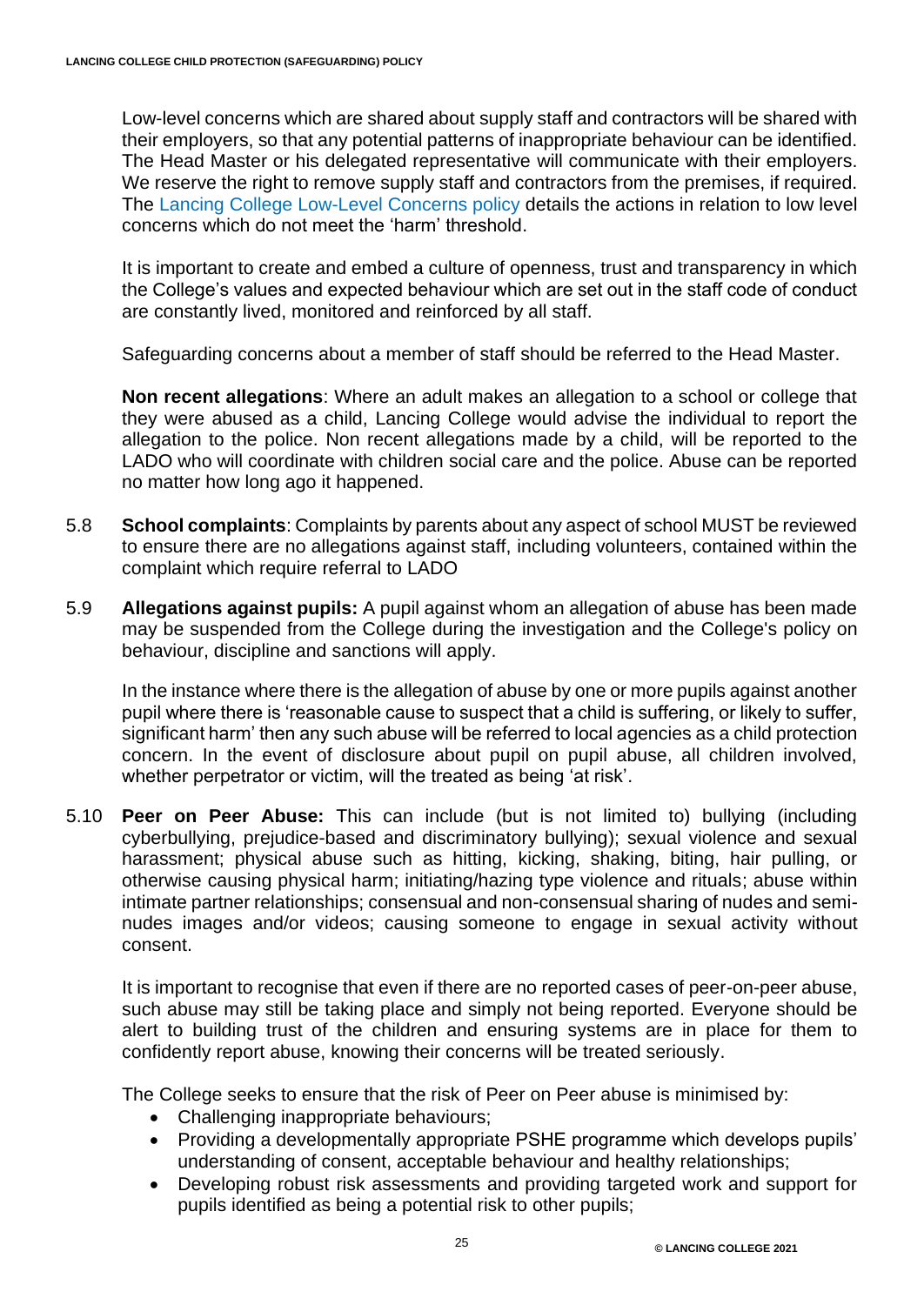- Having systems in place for any pupils to raise concerns with staff knowing that they will be listened to, believed and valued;
- Clarity about how allegations of peer on peer abuse will be recorded, investigated and dealt with
- Recognition that all peer on peer abuse is unacceptable and will be taken seriously, including clarity that it should never be passed off as 'banter' or 'having a laugh' or 'part of growing up'
- Ensuring that staff are suitably trained to manage a report of child on child sexual violence.
- Clear processes through which all children (victims, perpetrators and others affected by peer on peer abuse) will be supported

The College's *[Policy on Peer on Peer Abuse](https://lancing.fireflycloud.net/policies/a---z-1/peer-on-peer-abuse)* details this guidance in full.

- 5.11 **Sexual violence and sexual harassment between children in schools and colleges** Context: Sexual violence and sexual harassment can occur between two children of any age and sex. It can also occur through a group of children sexually assaulting or sexually harassing a single child or group of children. Children who are victims of sexual violence and sexual harassment will likely find the experience stressful and distressing. This will, in all likelihood, adversely affect their educational attainment. Sexual violence and sexual harassment exist on a continuum and may overlap, they can occur online and offline (both physical and verbal) and are never acceptable. Sexual violence and sexual harassment can take place within intimate personal relationships between peers. It is important that all victims are taken seriously and offered appropriate support. Staff should be aware that some groups are potentially more at risk. Evidence shows girls, children with SEND and LGBT children are at greater risk. Staff should be aware of the importance of:
	- making clear that sexual violence and sexual harassment is not acceptable, will never be tolerated and is not an inevitable part of growing up;
	- not tolerating or dismissing sexual violence or sexual harassment as "banter", "part of growing up", "just having a laugh" or "boys being boys"; and
	- challenging behaviours (potentially criminal in nature), such as grabbing bottoms, breasts and genitalia, flicking bras and lifting up skirts. Dismissing or tolerating such behaviours risks normalising them.

## 5.12 **Managing reports of peer on peer sexual violence and harassment**

- A. Responding to reports of sexual violence and sexual harassment
	- Children making a report of sexual violence or sexual harassment will be taken seriously, kept safe and will be well supported. Staff taking a report must never promise confidentiality and inform the DSL immediately.
	- If a child is at risk of harm, is in immediate danger, or has been harmed, a referral will be made without delay.
	- Parents or carers should be informed at an early stage (unless this would put the child at greater risk).
- B. Risk Assessment
	- Following the report the DSL will make an immediate risk and needs assessment, which considers:
		- The victim, especially their protection and support;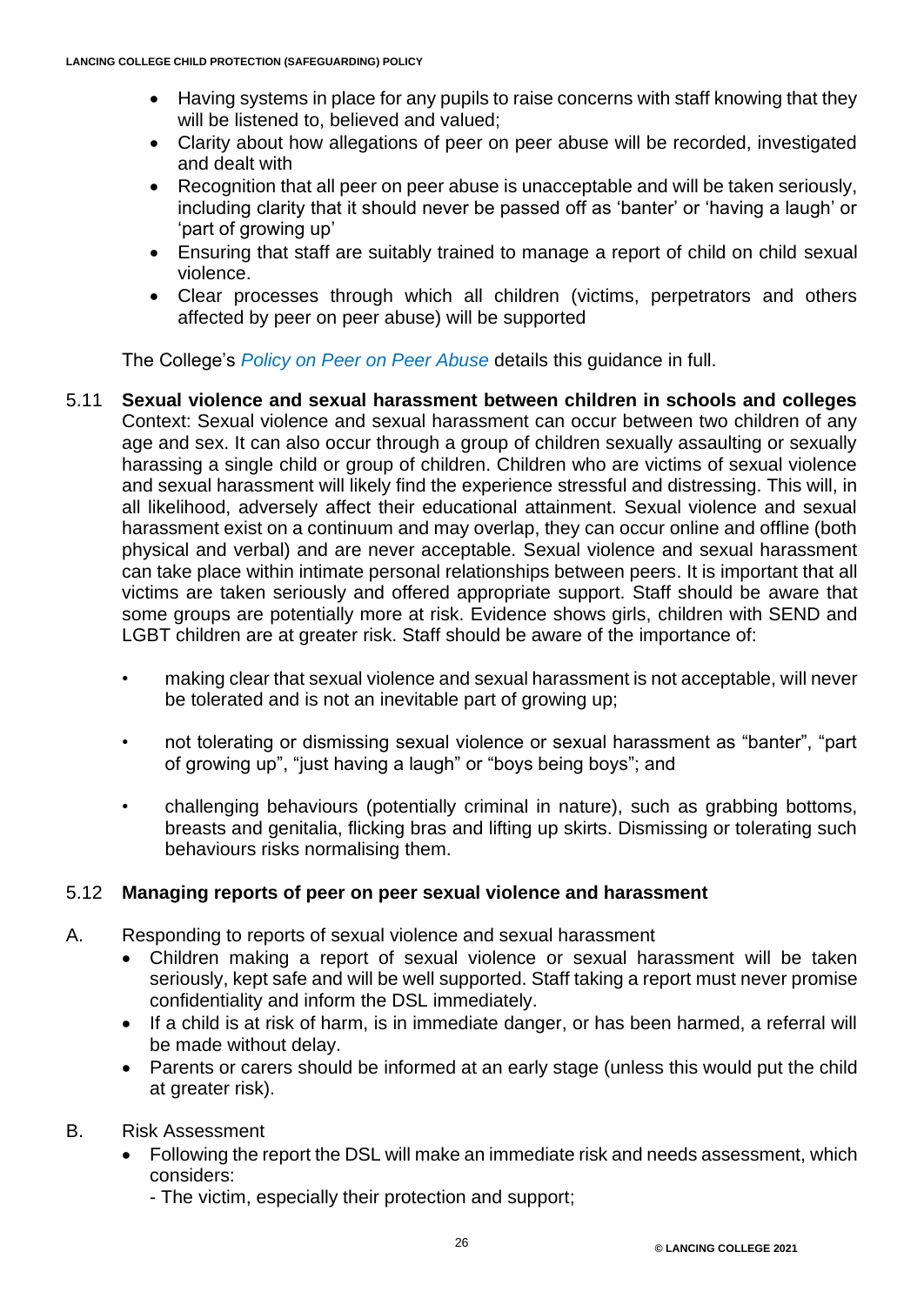- The alleged perpetrator, their support needs and any discipline action;
- All other children at the school;
- The victim and the alleged perpetrator sharing classes and space at school.
- The risk assessment will be recorded and kept under review.
- Where there has been other professional intervention and/or other specialist risk assessments, these professional assessments will be used to inform the College's approach to supporting and protecting pupils.
- C. Actions
	- The DSL will consider the following actions:
		- The wishes of the victim;

- The nature of the incident including whether a crime has been committed and the harm caused;

- Ages of the children involved;
- Developmental stages of the children;
- Any power imbalance between the children;
- Any previous incidents;
- Ongoing risks;
- Other related issues or wider context.

## D. Options

- The DSL, in consultation with the Safeguarding Team, will decide between the following options:
	- Manage internally
	- Early Help intervention
	- Refer to Children's Social Care
	- Report to the police (generally in parallel with a referral to Children's Social Care)
- E. Ongoing Response
	- The DSL will manage each case individually and ensure that the risk assessment is reviewed regularly with relevant partner agencies, for example the Police and Children's Social Care.
	- Where there is a criminal investigation into a rape, assault by penetration or sexual assault, the alleged perpetrator would be removed from any classes they share with the victim.
	- The DSL will consider how best to keep the victim and perpetrator a reasonable distance apart on school premises and on transport where appropriate.
	- Where a criminal investigation into a rape, assault by penetration or sexual assault or leads to a conviction or caution, the College will take disciplinary action in line with its Rewards, Discipline and Sanctions Policy. Whether or not allowing the perpetrator to remain in the same school or college would seriously harm the education or welfare of the victim (and potentially themselves and other pupils) is one of several factors that will be considered.
	- The victim, alleged perpetrator and any other affected children and adults will be offered appropriate support. The College recognises that taking disciplinary action and providing appropriate support are not mutually exclusive actions and can occur at the same time if necessary.

A new NSPCC helpline 0800 136 663 went live on 1 April 2021 to support potential victims of sexual harassment and abuse in education settings. It aims to provide appropriate support and advice to children and adults who are victims of sexual abuse in schools,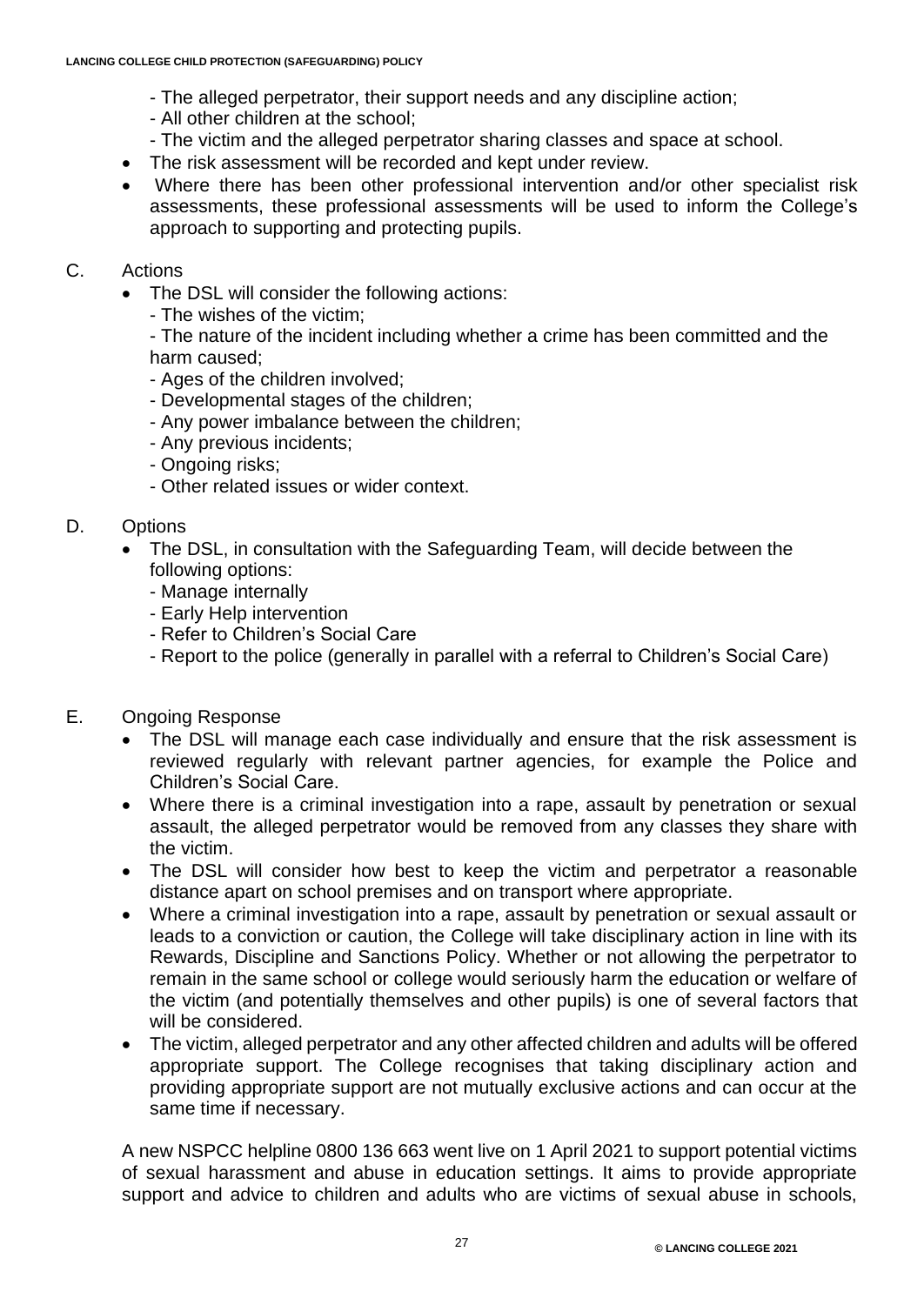including on how to contact the police and report crimes. The helpline also provides support to parents and professionals.

- 5.13 **Suspected harm from outside the College**: A member of staff who suspects that a pupil is suffering harm from outside the College should discuss this matter with the DSL, and consideration will be given as to who best should seek to elicit information from the child using sensitively "open", and not leading, questions. A sufficient record should be made of the conversation and, if there are concerns confirmed, the matter should be referred to the Designated Safeguarding Lead or to one of his deputies.
- 5.14 **Missing pupil (boarder or day)**: All staff should follow the procedures outlined in the policy (refer to the relevant Staff Handbook) for searching for, reporting and recording any pupil (boarder or day) missing from school. The procedure includes the requirement to record any incident, the action taken and the reasons given by the pupil for being missing.

## **6 Monitoring**

- 6.1 The Designated Safeguarding Lead will monitor the operation of this policy and its procedures and make a termly report to the Governors.
- 6.2 The Governing Body will undertake an annual review of the College's child protection policies and procedures and of the efficiency with which the related duties have been discharged. The member of the Governing Body taking leadership responsibility for the College's safeguarding arrangements is Mrs Anne-Marie Edgell.
- 6.3 The Governors will ensure that any deficiencies or weaknesses in regard to child protection arrangements are remedied without delay.
- 6.4 The Governors, through the Bursar, will ensure appropriate child protection checks apply to all staff including supply staff, governors, volunteers, employees of other organisations spending extended time on the College premises, or working with the College's pupils on another site (for example in a separate institution).
- 6.5 The Governors, through the Bursar, will ensure appropriate checks are in place to keep children safe when hiring or renting out College facilities to external organisations or individuals. Failure of the external organisations or individuals to fully comply will lead to a termination of the hiring or rental agreement.
- 6.6 The Governors, through the Head Master, will ensure that where the College ceases to use the services of any person (whether employed, contracted, a volunteer or student) because that person was considered unsuitable to work with children, a report is made to the Disclosure and Barring Service (DBS) within one month of the person leaving the College. The Governors have noted that failure to make a report constitutes an offence.
- 6.7 Independent schools are also under a duty to report to the TRA where a teacher has been dismissed (or would have been dismissed had he/she not resigned) and a prohibition order may be appropriate. The reasons such an order would be considered are: 'unacceptable professional conduct', 'conduct that may bring the profession into disrepute' or a 'conviction, at any time, for a relevant offence'. In such circumstances the Head Master will consider making such a referral, following the guidance on the TRA website.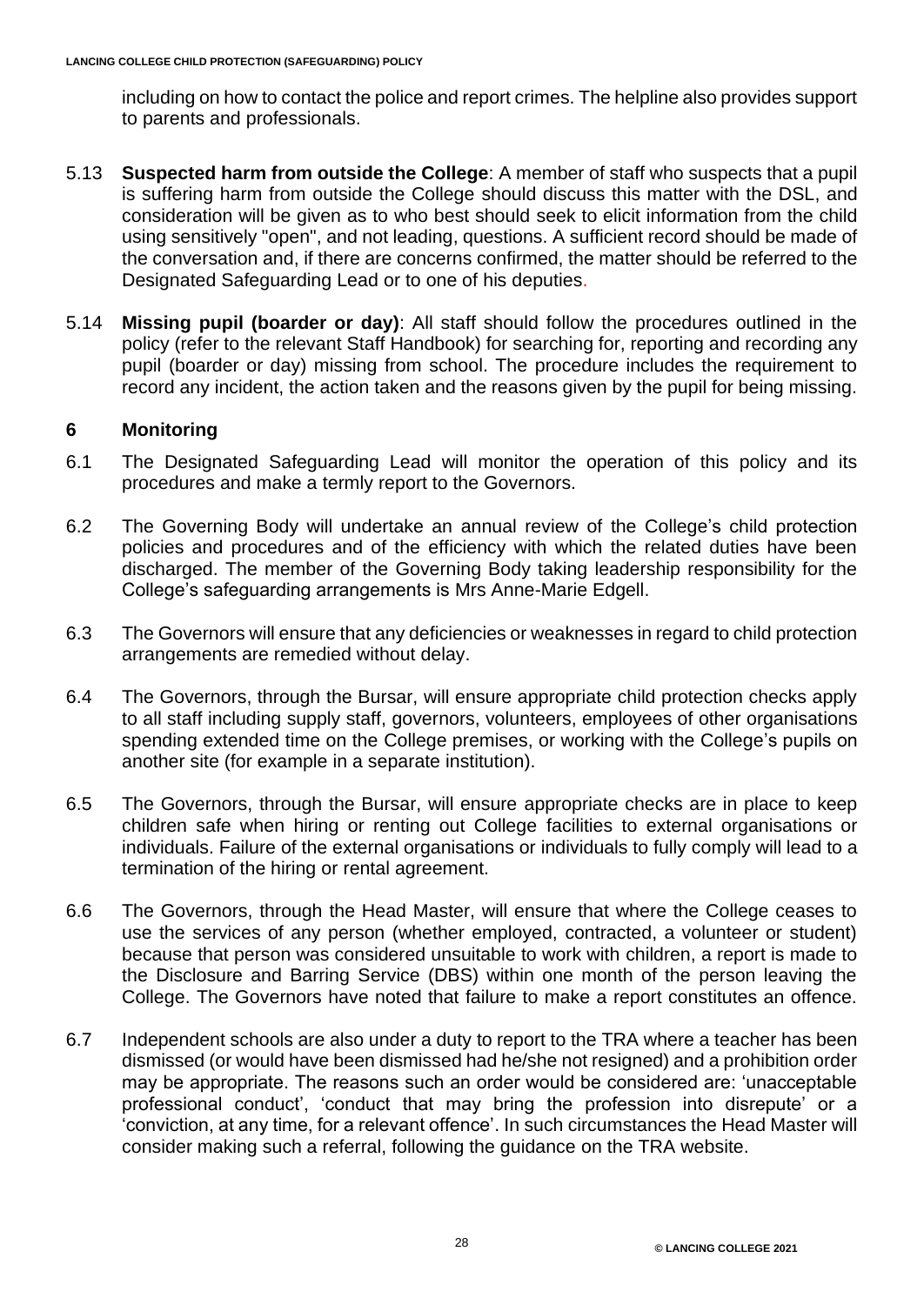# **7 Safeguarding in a time of COVID-19**

- 7.1 **Safeguarding in a virtual environment.** After the physical closure of school campus on 20 March 2020, the College moved to a period of remote teaching and pastoral care. It is envisaged that whilst most pupils will be able to be back on site in September, there will be some who may continue to require remote education. The risks present in a physical setting are generally equally present in a virtual setting. There are however potential additional risks associated with increased use of the internet which include online grooming, online radicalisation, harmful content, online bullying and peer-on-peer abuse. We have sought to mitigate these risks by ongoing education and awareness-raising and by the promotion of strong and robust communication between pupils and trusted adults in the school community. Children working from home and in social isolation are also under the care and supervision of parents/guardians who can mitigate these risks through awareness and through closer personal supervision.
- 7.2 There are also the risks particular to the environment of the COVID-19 emergency. These include the particular emotional vulnerability of children at a time of significant and unforeseen change; anxieties about their health and that of family and friends; new working structures; physical isolation from friends; familiar stresses in terms of illness, anxiety, economic impacts and work anxiety. The uniqueness of this situation, coupled with the new territory of virtual learning, requires that there is no slippage of established cultures of communication and behaviour: rules routinely applied in ordinary circumstances are all the more important in a crisis.
- 7.3 The school, therefore, has particular regard to government guidance: [https://www.gov.uk/government/publications/actions-for-schools-during-the-coronavirus](https://www.gov.uk/government/publications/actions-for-schools-during-the-coronavirus-outbreak/guidance-for-full-opening-schools)[outbreak/guidance-for-full-opening-schools](https://www.gov.uk/government/publications/actions-for-schools-during-the-coronavirus-outbreak/guidance-for-full-opening-schools)
- 7.4 Staff, pupils and parents have received guidance about the conducting of remote learning. All pupils are required to subscribe to a Responsible User Agreement to participation in distance learning. [\[Distance Learning Responsible User Agreement\]](https://www.lancingcollege.co.uk/sites/default/files/news/2019-20/Distance-Learning-Responsible-User-Agreement.pdf) In all teacher/ pupil interactions a 'classroom standard' of behaviour is anticipated and required. Where pupils are being asked to learn online at home the DfE has provided advice to support schools and colleges do so safely: safeguarding-in-schools [colleges-and-other-providers](https://www.gov.uk/government/publications/actions-for-schools-during-the-coronavirus-outbreak/guidance-for-full-opening-schools#res) and [safeguarding-and-remote-education.](https://www.gov.uk/guidance/safeguarding-and-remote-education-during-coronavirus-covid-19)
- 7.5 It is the school's usual practice to conduct tutorials one-to-one, and this continues whether a child is in school or accessing learning remotely temporarily.
- 7.6 Arrangements are in place and regularly reviewed for those pupils presenting with particular concerns or needs at this time and one-to-one communication with such pupils and parents is in place via HMMs and/or members of the Safeguarding team. The school lead Counsellor and the Senior Nurse have both remained available to pupils and parents across the period of site closure and have been active in making direct contact with pupils of concern as well as responding to requests.
- 7.7 Where applicable, individual pupils' IWPs (Individual Welfare Plans) have been reviewed and recirculated to take into account the particularities of the time and the school's actions and communications in response to this.
- 7.8 Where 'blended teaching' is required for pupils within the classroom and accessing lessons remotely, live teaching sessions are recorded so that those in different time zones are able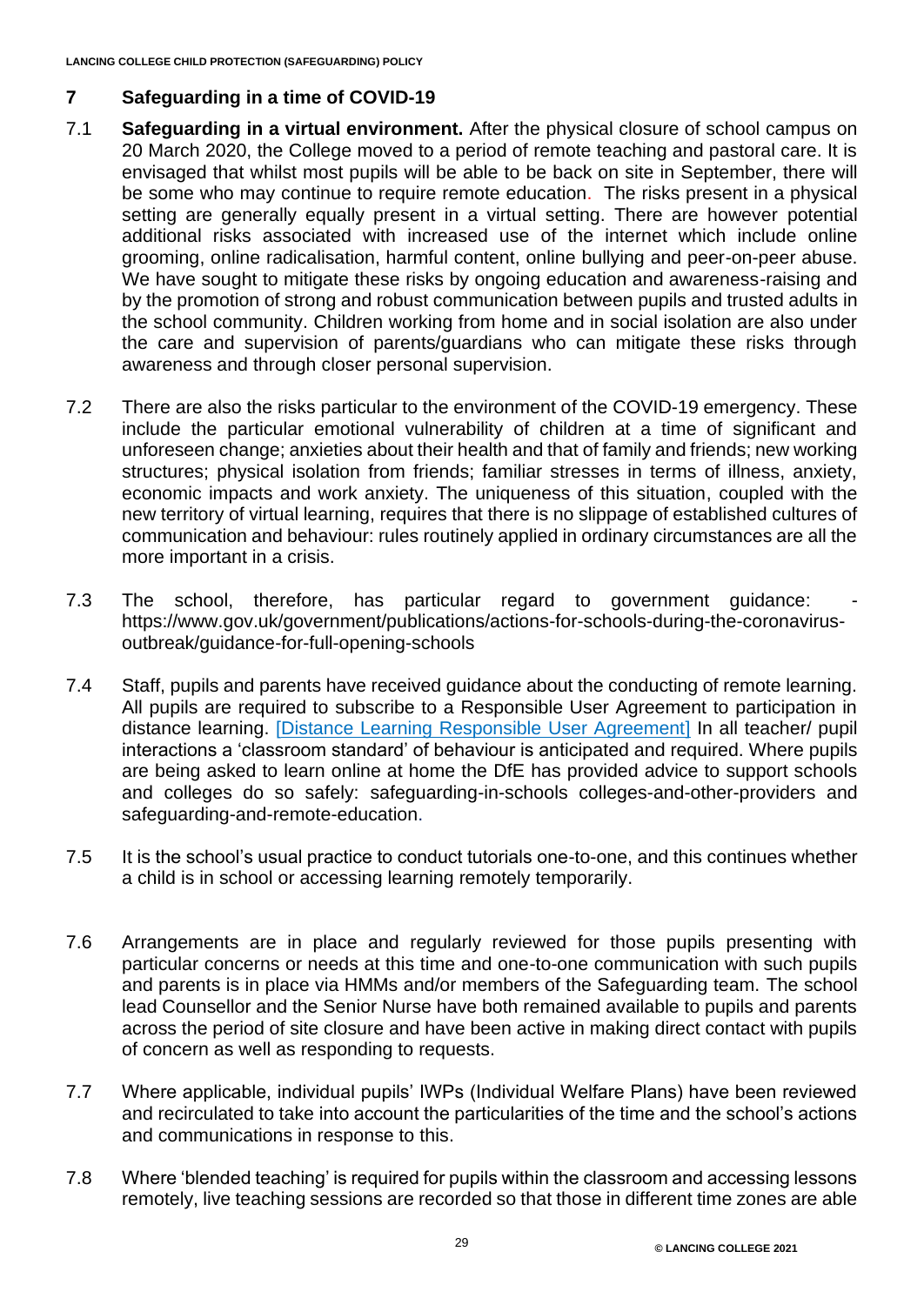to engage, and Heads of Department have been enabled to 'drop in' to all remote lessons by being enrolled as a 'teacher' in any class team.

- 7.9 Pupils have received guidance on how to respond to any concerns for the wellbeing of themselves and others and who they can contact within the school for help or support.
- 7.10 **Mental health.** Negative experiences and distressing life events, such as the current circumstances, can affect the mental health of children and their parents. As the school site reopens to all pupils from 2 September, the College is committed to ensuring appropriate support is in place for them. The DfE guidance on mental health and [behaviour](https://www.gov.uk/government/publications/mental-health-and-behaviour-in-schools--2) in [schools](https://www.gov.uk/government/publications/mental-health-and-behaviour-in-schools--2) will be referenced to identify children who might need additional support, and to put this support in place. The guidance sets out how mental health issues can bring about changes in a child's behaviour or emotional state which can be displayed in a range of different ways, all of which could be an indication of an underlying problem. This can include for example being fearful or withdrawn; aggressive or oppositional; or excessive clinginess. This support will (depending on whether the pupil is present in school or remains at home) be delivered in different ways via our usual support structures and, where required, from support services and in liaison with external agencies. In being aware of the impact the current circumstances can have on the mental health of those students/pupils (and their parents) who are continuing to work from home, consideration needs to be given when setting expectations of childrens' work.

## 7.11 **Pupils returning to school:**

- a) As pupils return to school, staff may identify new safeguarding concerns about individual pupils as they see them in person after a sustained period away from the site. These will be communicated in the usual manner.
- b) The presence of all those in the safeguarding team resident on site enables easy access to them by staff and pupils.
- c) Arrangements have been put in place via risk assessments approved by the Governing Body to ensure the safety and wellbeing of those pupils These risk assessments have been extended and modified for the return of all pupils and staff onto the school site from 1 September 2021. [\(Lancing College Risk Assessment\)](https://www.lancingcollege.co.uk/sites/default/files/inline-files/Policies/LC_Risk_Assessment_full_re-opening_November_2020.pdf)
- d) The importance of ensuring that relevant safeguarding and welfare information remains up to date and accurate as pupils physically return to school is clear and communications to parents have requested that we be updated of any changes.

#### **8 Contact numbers**

8.1 West Sussex Safeguarding Children Partnership: 0330 222 5296 West Sussex Multi-Agency Safeguarding Hub: [MASH@westsussex.gov.uk](mailto:MASH@westsussex.gov.uk) or wschildrenservices@westsussex.gov.uk 01403 229 900 or 0330 222 6664 (out of hours)

West Sussex Local Authority Designated Officer (Safeguarding in Education and Allegations Management): Miriam Williams/Donna Tomlinson: 0330 222 6450 Email: [LADO@westsussex.gov.uk](mailto:claire.coles@westsussex.gov.uk)

Assistant LADO: Sally Arbuckle: 0330 222 6450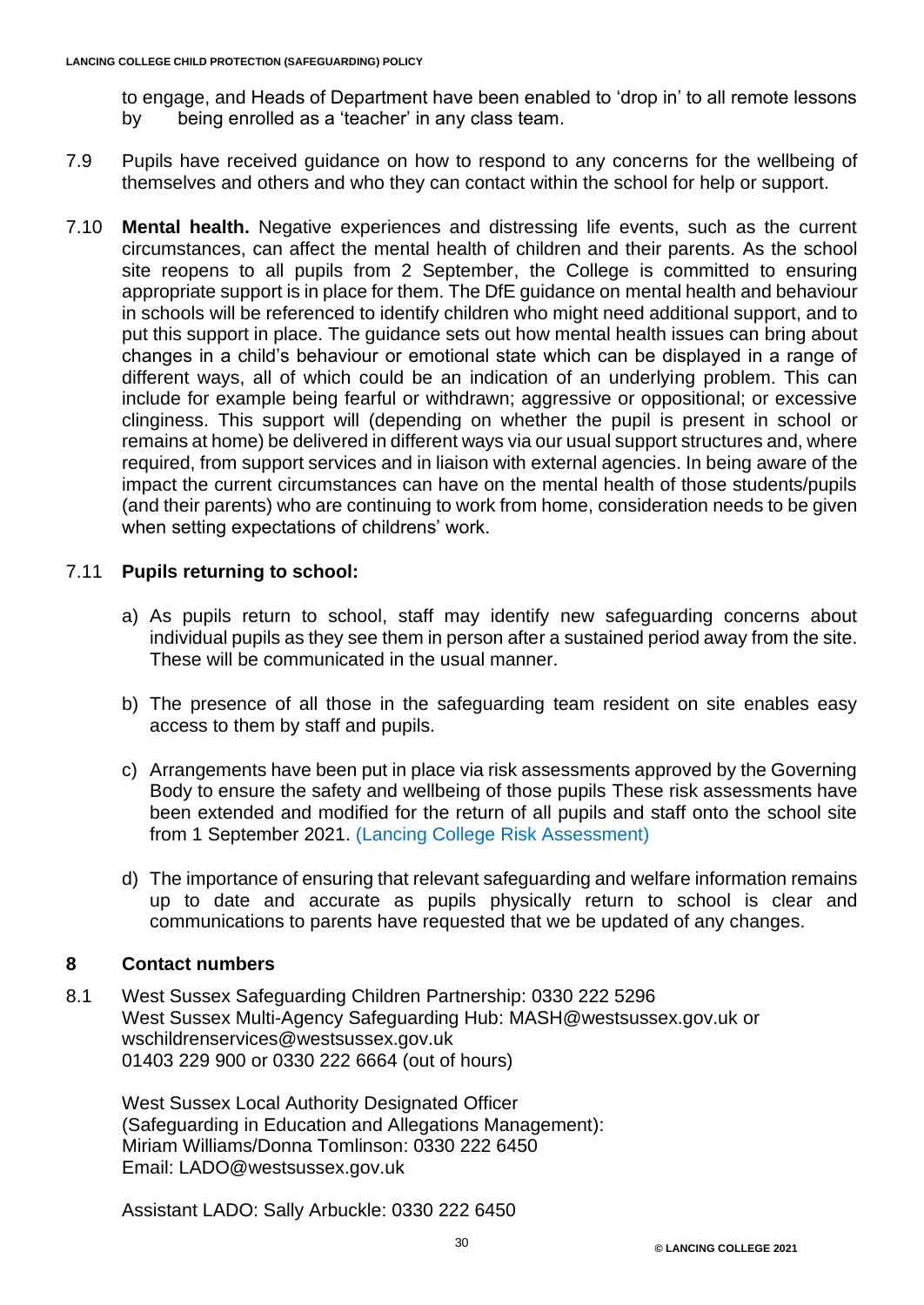Email: [LADO@westsussex.gov.uk](mailto:sally.arbuckle@westsussex.gov.uk)

West Sussex Safeguarding in Education Manager: Jez Prior 0330 222 4030

- 8.2 Disclosure and Barring Service: 01325 953795
- 8.3 The following contact details may be useful for staff or pupils: Richard Dolan (DSL, Lancing College) RPD@lancing.org.uk; Tel 01273 465774 Hilary Dugdale( Deputy DSL, Lancing College) HRD@lancing.org.uk Anne McKane (Deputy DSL, Lancing College) AM@lancing.org.uk Kelly Edwards (Deputy DSL, Lancing College) [KVE@lancing.org.uk](mailto:KVE@lancing.org.uk) Gary Bird (Deputy DSL, Lancing College) [GDB@lancing.org.uk](mailto:GDB@lancing.org.uk) James Grime (Deputy DSL, Lancing College) JAG@lancing.org.uk School Lead Counsellor: Mrs Jacqui Painter 07748 179218

| Childline                                              | 0800 1111                                 |
|--------------------------------------------------------|-------------------------------------------|
| <b>NSPCC</b>                                           | 0808 800 5000                             |
| <b>Child Exploitation and Online Protection Centre</b> | www.ceop.police.co.uk                     |
| Independent Schools Inspectorate                       | 0207 600 0100                             |
| <b>Teaching Regulation Agency (TRA)</b>                | 0207 5935393                              |
| DfE Support and Advice about Extremism                 | 0207 340 7264                             |
| Office of the Children's Commissioner                  | 0207 783 8330                             |
|                                                        | info.request@childrenscommissioner.gov.uk |

# **9 Links to other policies**

This policy is linked to and underpinned by a number of other policies sent to staff prior to their commencement of employ\*, available to staff on the VLE and through the Staff Handbook or available in hard copy by request:

- [Policy for the Induction of New Staff in Child Protection\\*](https://lancing.fireflycloud.net/policies/a---z-1/induction-of-new-staff-in-child-protection)
- [Staff Code of Conduct\\*](https://lancing.fireflycloud.net/policies/a---z-1/staff-code-of-conduct)
- [Anti-bullying Policy](https://lancing.fireflycloud.net/policies/a---z-1/anti-bullying-policy)
- [Recruitment Policy](https://lancing.fireflycloud.net/policies/a---z-1/recruitment-policy-statement)
- Behaviour and Discipline Policy
- [Promoting Fundamental British Values Policy](https://lancing.fireflycloud.net/policies/a---z-1/promoting-fundamental-british-values)
- [Supervision Policy](https://lancing.fireflycloud.net/policies/a---z-1/supervision-policy)
- [Whistleblowing Policy](https://lancing.fireflycloud.net/policies/a---z-1/whistleblowing-policy)
- [Access to School Premises Policy](https://lancing.fireflycloud.net/policies/a---z-1/access-to-school-premises)
- [Child Missing From Education Policy](https://lancing.fireflycloud.net/policies/a---z-1/child-missing-from-education-policy)
- [Peer-on-Peer Abuse Policy](https://lancing.fireflycloud.net/resource.aspx?id=174312)
- [Complaints Procedure](https://lancing.fireflycloud.net/resource.aspx?id=172922)
- [Distance Learning Responsible User Agreement](https://lancing.fireflycloud.net/policies/a---z-1/responsible-user-agreement-pupils-september-2020)
- [Self-Harm Policy](https://lancing.fireflycloud.net/resource.aspx?id=183913)
- [Suicide-Prevention Policy](https://lancing.fireflycloud.net/resource.aspx?id=188934)
- [Bereavement](https://lancing.fireflycloud.net/resource.aspx?id=234801) Policy
- [Relationships and Sex Education](https://lancingedu-my.sharepoint.com/personal/rpd_lancing_org_uk/Documents/Policies/September%202000/RSE/Lancing%20College%20Relationships%20and%20Sex%20Policy%20January%202021%20v6%20draft.pdf) Policy
- [Low Level Concerns Policy](https://lancing.fireflycloud.net/policies/a---z-1/low-level-concerns-policy)
- **[Online Safety Policy](https://lancing.fireflycloud.net/policies/a---z-1/online-safety)**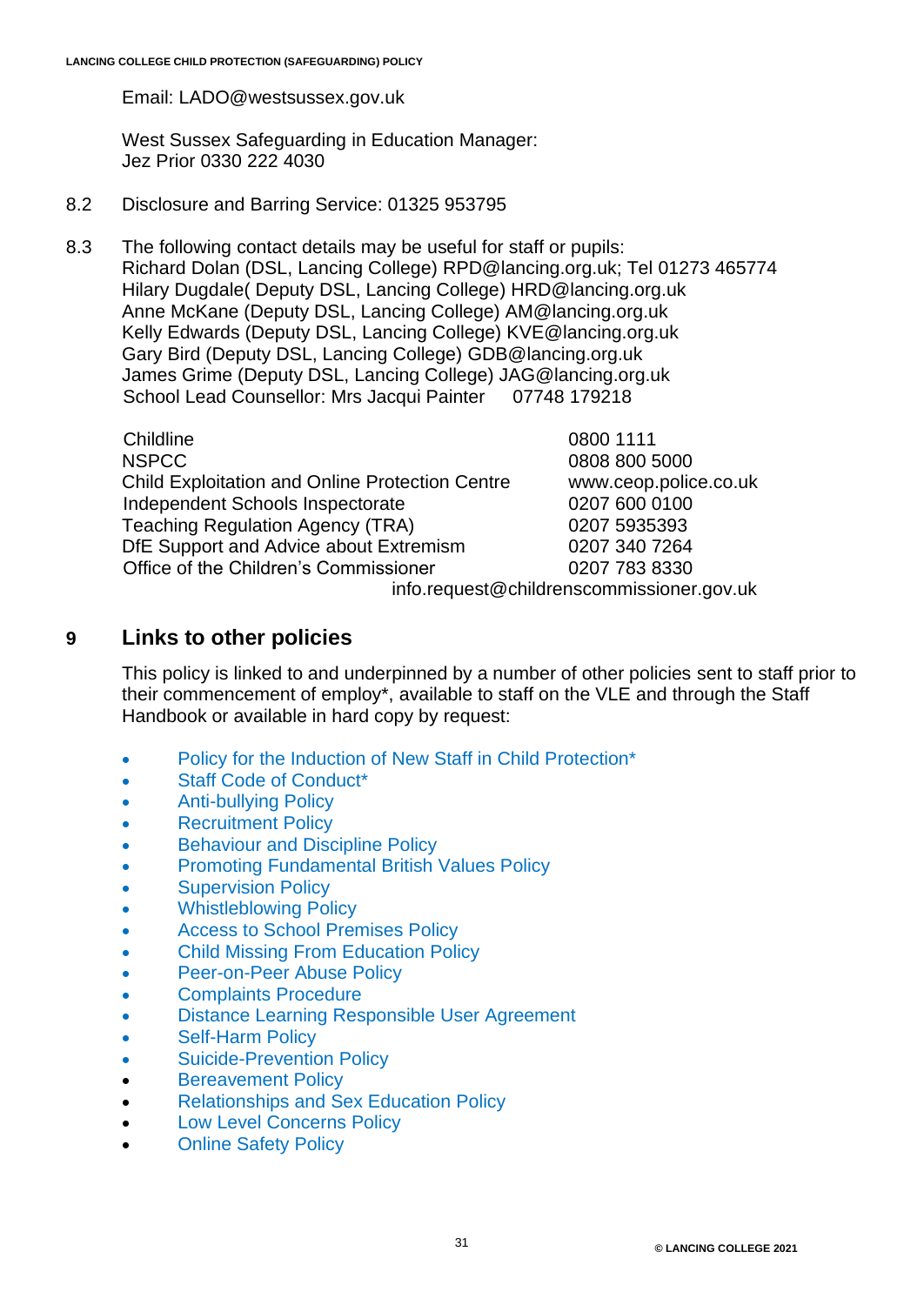ń

| <b>Authorised by</b>                | <b>Resolution of the Governing Body</b>                                                                                                                                                                                                                                                                                        |
|-------------------------------------|--------------------------------------------------------------------------------------------------------------------------------------------------------------------------------------------------------------------------------------------------------------------------------------------------------------------------------|
| <b>Date</b>                         | 1 September 2021<br><b>Review Date: June 2022</b>                                                                                                                                                                                                                                                                              |
| <b>Effective date of the policy</b> | Amended and updated with effect from 21 June 2019; effective<br>from 2 September 2019. Further updated 21 November 2019,<br>3 February 2020, 14 April 2020, 14 June 2021, 01 September<br>2021                                                                                                                                 |
| <b>Circulation</b>                  | Governors/all staff/volunteers automatically<br>Available on website<br>Parents on request                                                                                                                                                                                                                                     |
| <b>Status</b>                       | Complies with paragraph 3(2)(b) of the Schedule to the<br>Education (Independent School Standards) (England)<br>Regulations 2015, the National Minimum Standards for<br>Boarding Schools, Working Together to Safeguard Children<br>(HM Gov July 2018) and DfE guidance Keeping Children<br>Safe in Education (September 2021) |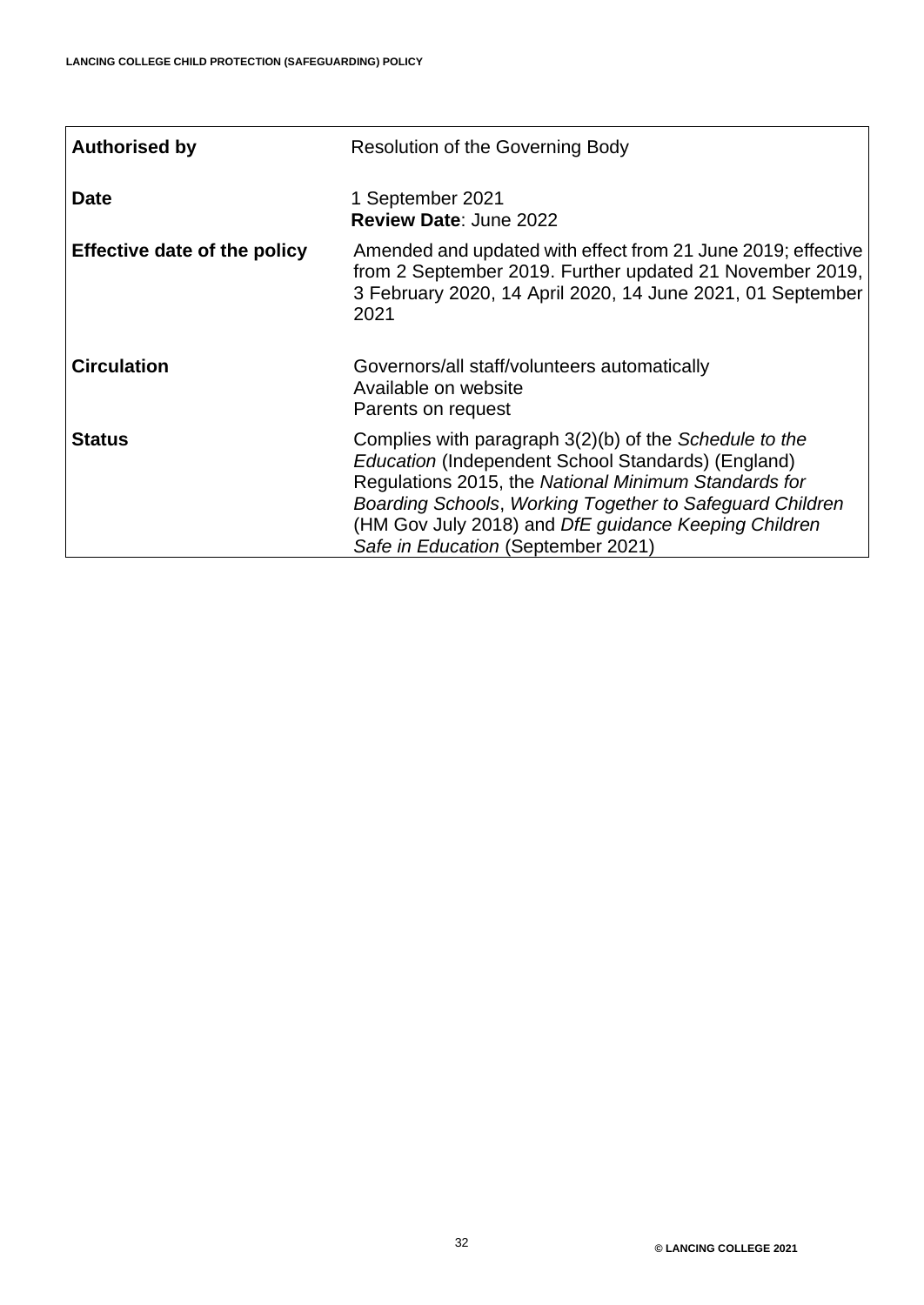## **Annex A**

- **A1 Record of Designated Persons' recent Safeguarding / Child Protection training**
	- *West Sussex DSL Training -* 13 January 2022 (DSL, DDSLs, Safeguarding Governor, AMC and DTO)
	- *West Sussex Self Harm Workshop* 23 June 2021 (DSL)
	- *West Sussex termly Network Meetings* 09/20; 03/21; 06/21 (DSL)
	- *West Sussex DSL Training* 2 June 2020 (DSL-elect)
	- *West Sussex DSL Training -* 16 January 2020 (DDSLs and DTO)
	- *Responding to issues of Peer-on-Peer Abuse –* 16 January 2020 {DSL)
	- *My Concern Online training for DSLs –* January 2020 (DSL and DDSLs)
	- *Farrer & Co Training Day for Safeguarding Governors –* 8 November 2019 (GB Lead)
	- VWV Webinars: *Safer Recruitment and Contextual Safeguarding –* November 2020 (DSL)
	- *DSL Self-Care Workshop*, Wellington College 2 October 2019 (DDSLs)
	- *Farrer & Co Annual Safeguarding Conference –* 25 September 2019 (GB Lead)
	- *West Sussex Advanced Safeguarding Training* 17 June 2019 (DSL and DDSLs)
	- *DSL Refresher Training* 14 May 2019 (DSL and DDSL)
	- *Child Sexual Abuse*, W Sussex 4 April 2019 (DSL)
	- *Transforming Young Lives*, Christ's Hospital 6 March 2019 (DDSL)
	- *Safe and Sound Safeguarding*, BSA Conference 21 November 2018 (DDSL and GB Lead))
	- *DSL Refresher Training*, W Sussex LSCB 20 September 2018 (DSL);

## **A2 Record of recent Safeguarding/Child Protection training at Lancing College**

All teaching staff undertake the *Educare* Child Protection Refresher annually in addition to two other compulsory modules from a suite of four possibilities. Many take a significant number more.

Safeguarding/Child Protection training/update for teaching staff

28 January 2022 04 January 2022 10 December 2021 01 September 2021 16 April 2021 04 January 2021 01 September 2020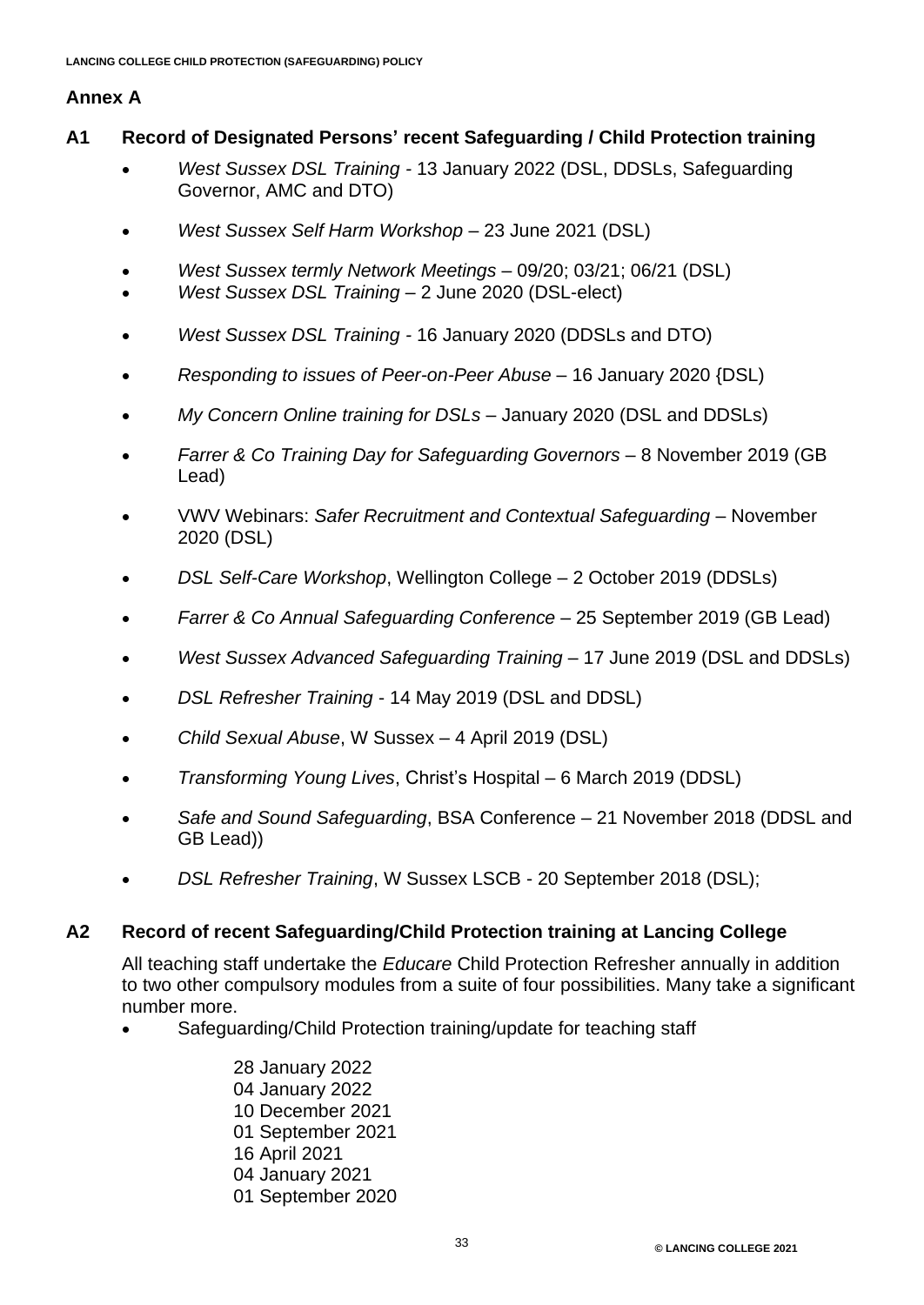18 January 2020 Mental Health First Aid. MHFA England 6 January 2020 2 September 2019 18 June 2019 *Working with Bereaved Children*, Winston's Wish 17 June 2019, *Advanced Safeguarding Training*, W Sussex 2 April 2019 *Mental Health First Aid*, MHFA England 3 September 2018

• Safeguarding/Child Protection training/update for new teaching and support staff

Since September 2021, courses run on a fortnightly basis in conjunction with HR and recruitment patterns.

6 January 2020 29 August and 3 October 2019 16 May 2019 23 April 2019 9 January 2019 14 December 2018 29 August and 30 September 2018

• Safeguarding/Child Protection training/update for support staff & volunteers

26 January 2022 04 January 2022 01 September 2021 16 January (Matrons) 04 January 2021 (Matrons) 03 September 2020 (VMTs) 01 September 2020 (Maintenance, Grounds, Domestic Assistants and Catering) 6 January 2020 (Maintenance, Grounds, Domestic Assistants and Catering) 21 November 2019 (College drivers) 10 October 2019 (visiting sports coaches) 17 September 2019 (support staff) 5 September 2019 (VMTs) 24 April 2019 (invigilators) 14 December 2018 (support staff) 16 November 2018 (College drivers) 6 September 2018 (VMTs)

• Safeguarding/Child Protection training/update for Governors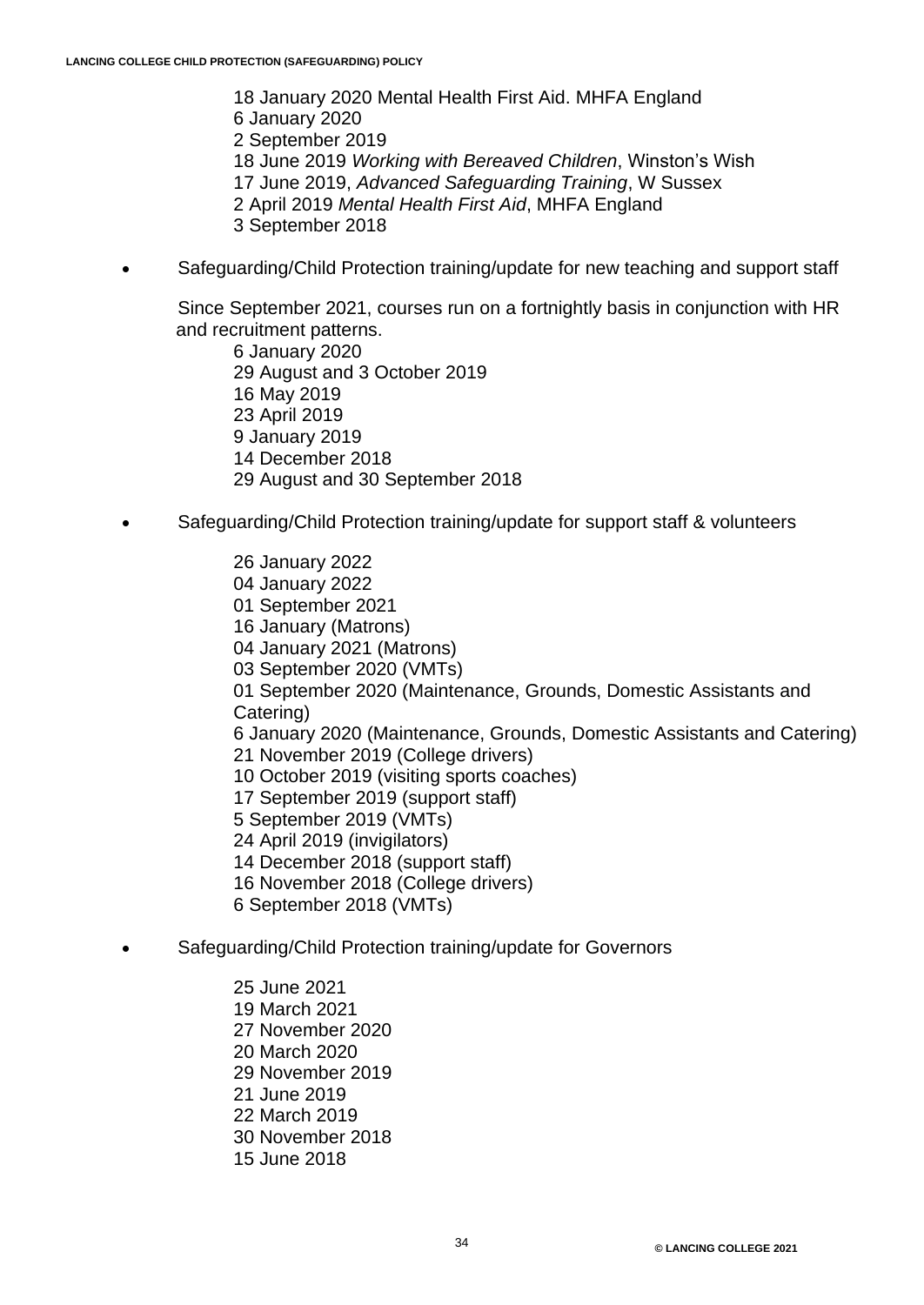- Safeguarding/Child Protection training for PGCE students
	- 29 September 2021 19 April 2021 19 March 2021 22 February 2021 5 September 2021 26 September 2019 29 September 2018 19 February 2018
- Safeguarding/Child Protection training for School Prefects

09 September 2021 10 September 2020 28 January 2020 *Mental Health First Aid for Senior Pupils*, MHFA 11 September 2019 12 September 2018 13 September 2017

• Safeguarding training for Heads of House and House Captains

15+16 June 2021 10 June 2020 28 January 2020 *Mental Health First Aid for Senior Pupils*, MHFA 13 & 18 June 2019 13 &18 June 2018 7 September 2017

• Safeguarding/Child Protection training for Peer Supporters

12 January 2022 04 December 2021 26 November 2020 11 October 2020 28 January 2020 *Mental Health First Aid for Senior Pupils*, MHFA 14 January 2020 18 June 2019 *Working with Bereaved Children*, Winston's Wish 16 January 2019 18 January 2018 19 January 2017